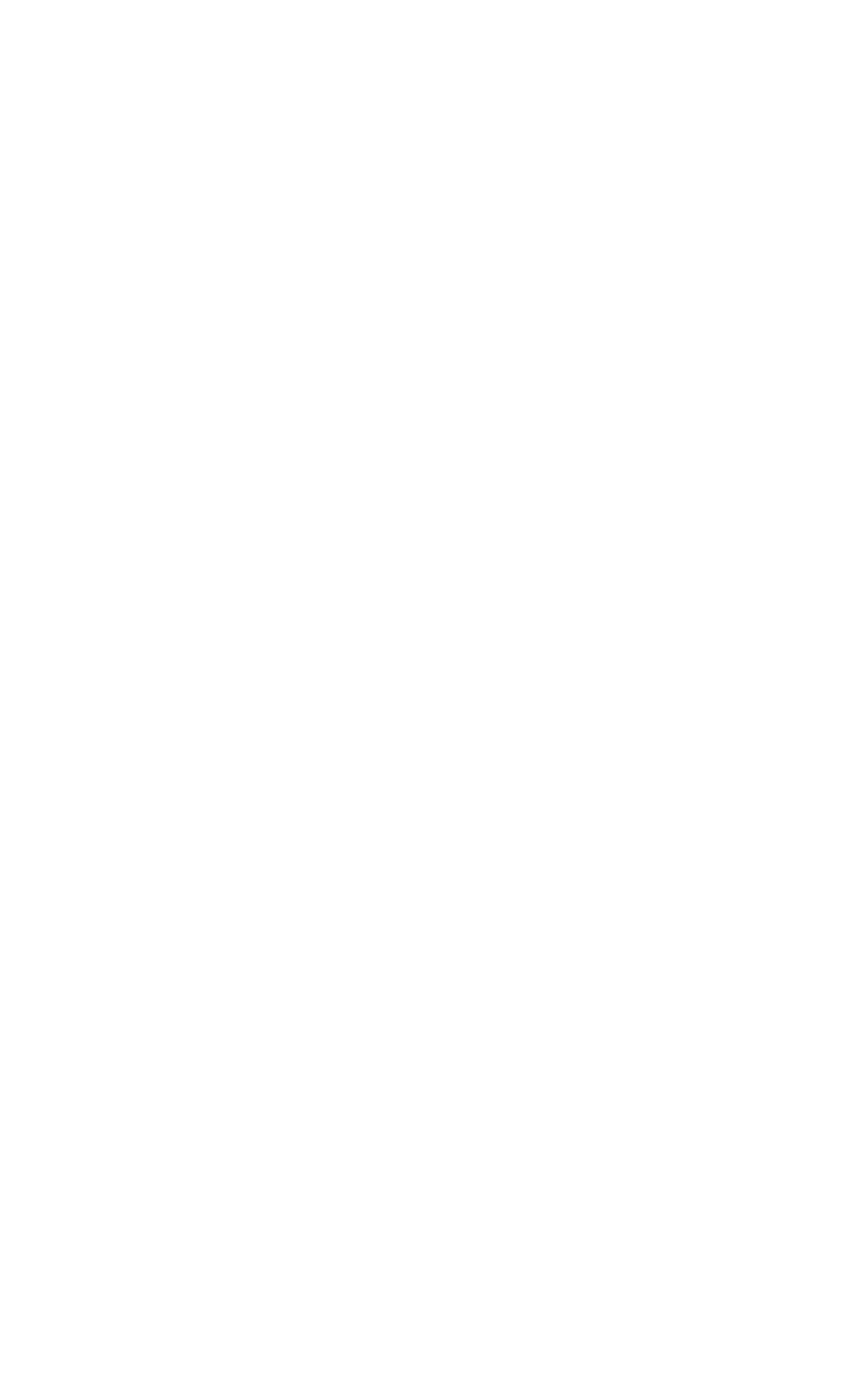Frank O'Connor

# The Little **Monasteries**

translations from Irish poetry mainly from the seventh to twelfth centuries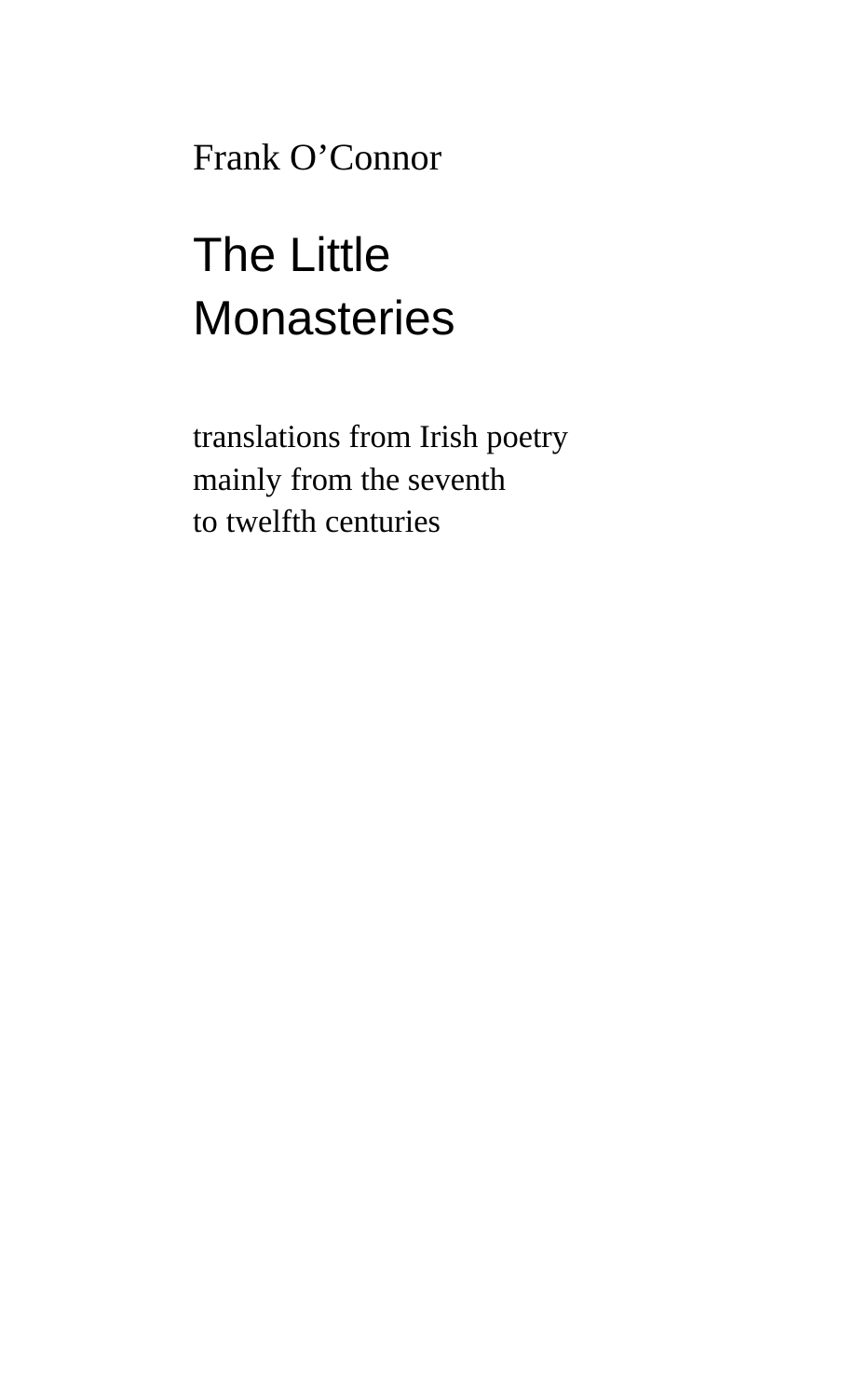First published 1963 in a limited edition of 1050 copies by The Dolmen Press, Dublin

Reset and printed 1976 by The Dolmen Press.

This edition has been reset in Liberation font, 2019

#### **Cover photograph:**

Glendalough, Arnstein Rønning with minor edit to fit the aspect ratio of the cover. This work is licensed under the Creative Commons Attribution-ShareAlike 4.0 International License.

To view a copy of this license, visit http://creativecommons.org/licenses/ by-sa/4.0/ or send a letter to Creative Commons, PO Box 1866, Mountain View, CA 94042, USA.

Electronic versions of the full image are available at https://commons.wikimedia.org/wiki/File:Glendalough\_Glendaloch.JPG

All text in this volume is in the **public domain** in Canada and can be freely reproduced. Please check the copyright status of the works in your legal jurisdiction before considering copying or reuse.

Printed in Canada 2019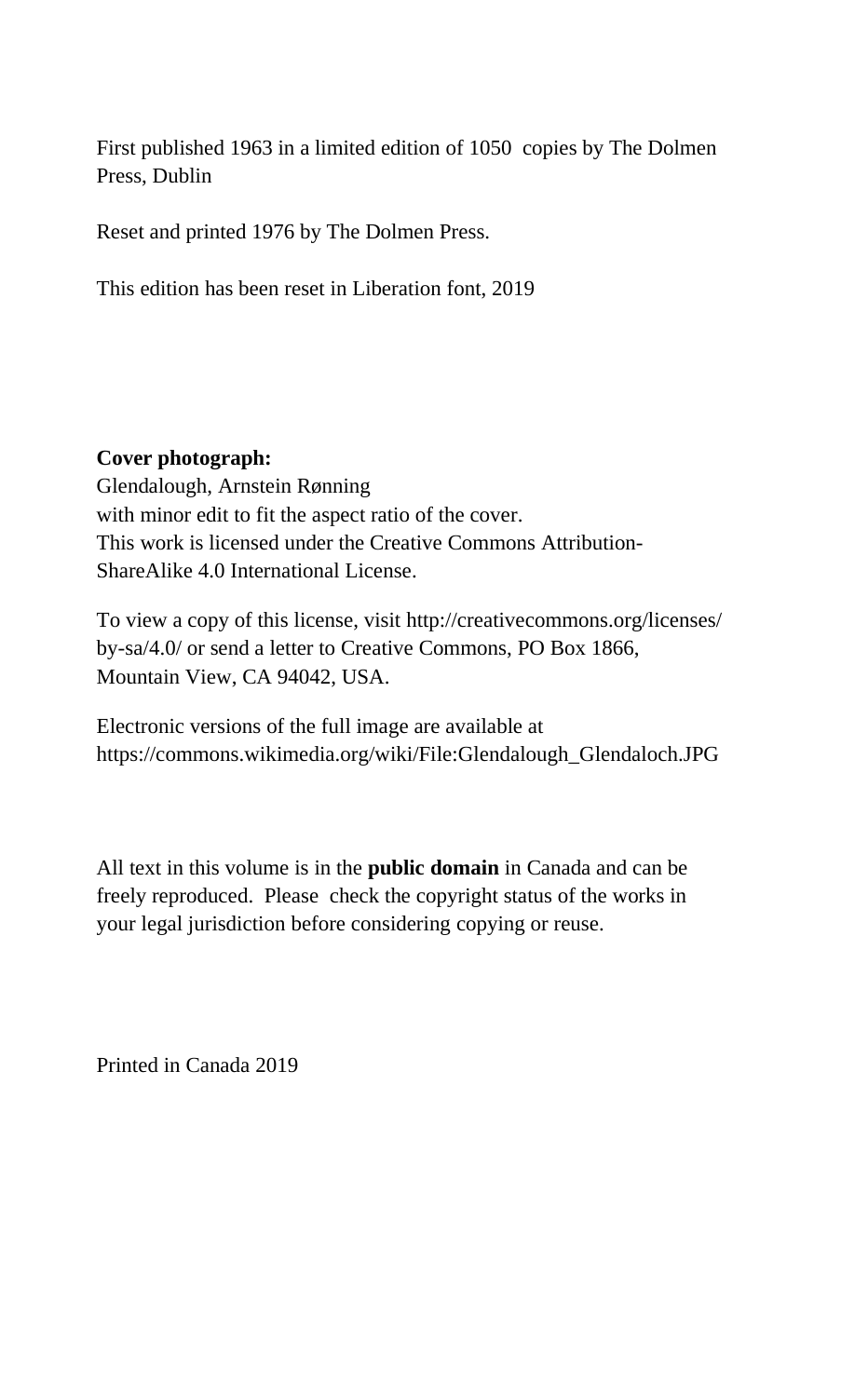# **Preface**

With the exception of 'I Am Stretched on your Grave' (18th c.), 'On the Death of His Wife' (early 13th c.) and two Renaissance poems, Richard Burke's 'Women' and the anonymous 'History of Love', both written about 1600, the poems in this book come from the seventh to the twelfth centuries the period of the little monasteries which has always fascinated me. Sometimes the language is fantastically difficult. In *Kings, Lords, and Commons* I omitted the third verse from the poem, 'Liadain' because I could wring no sense from it. It was only a few months ago that I learned to read the text correctly. It runs roughly—

### All my desire

 Was that we two should keep our tryst And meet in Heaven beyond the fire.

Witness, too 'The Nun of Beare' which I translated first forty years ago from the only available edition, that of Kuno Meyer. In *Kings, Lords, and Commons* I made a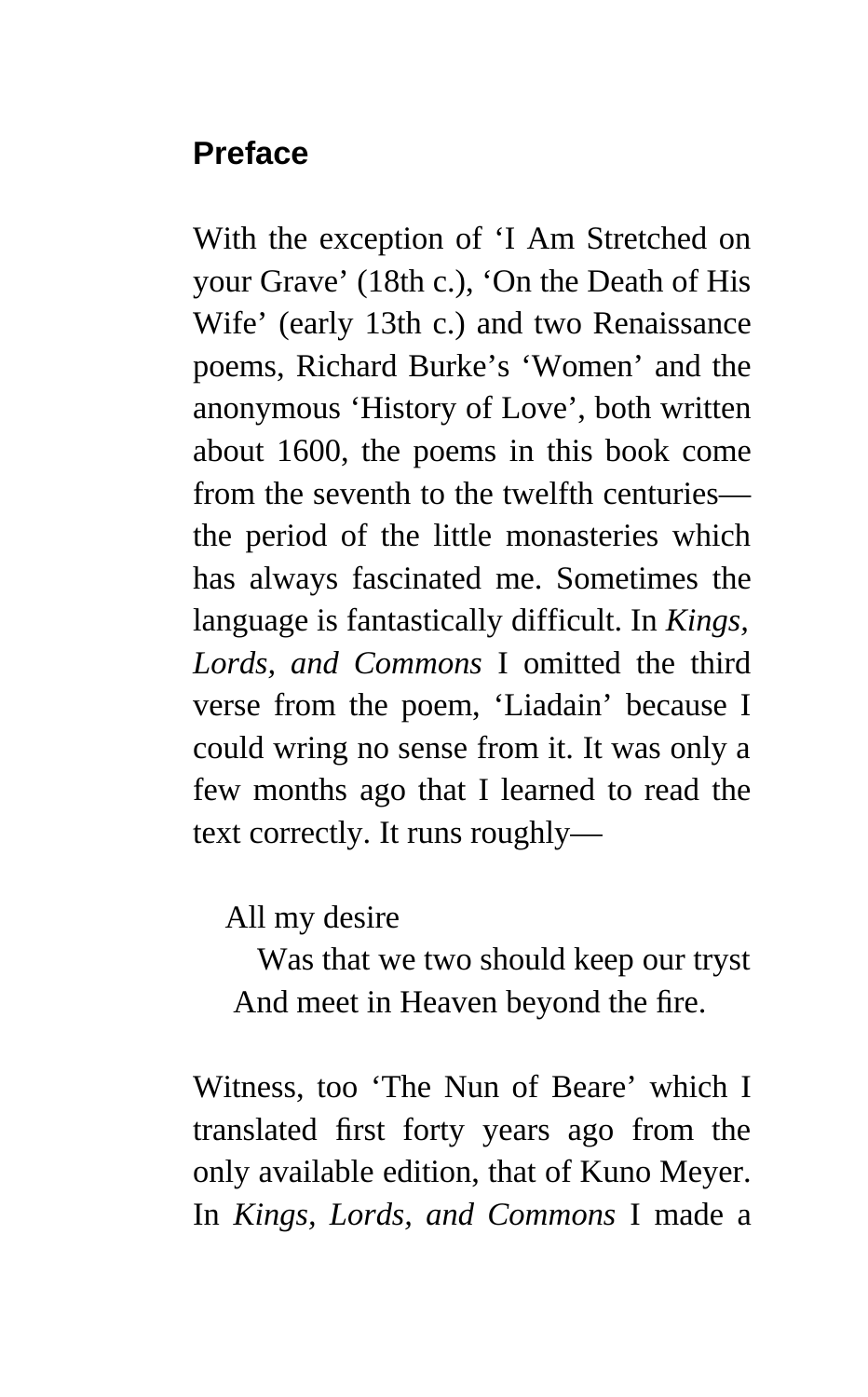number of changes based on the edition of Gerard Murphy in *Early Irish Lyrics*. The present version involves a complete reconstruction, based on my own guesses and the help of some scholar friends, yet even in this I know that certain verses must be misplaced and wrongly translated. As I see it now the poem is really a series of lyrics from a lost eighth-century romance dealing with the Goddess of Munster and St. Cummine. In the romance, the Goddess, regarded as an Irish Mary Magdalen, must have invited Christ to spend the night with her and been converted only on his appearance. I have also revised the translation of the 'Seasons', poems which in Irish are a brilliant pastiche of an archaic Irish metre.

It would be a mere embarrassment to my friends Professors D. A. Binchy and David Greene to list all the improvements that I owe them, and I prefer merely to acknowledge the kindness of both.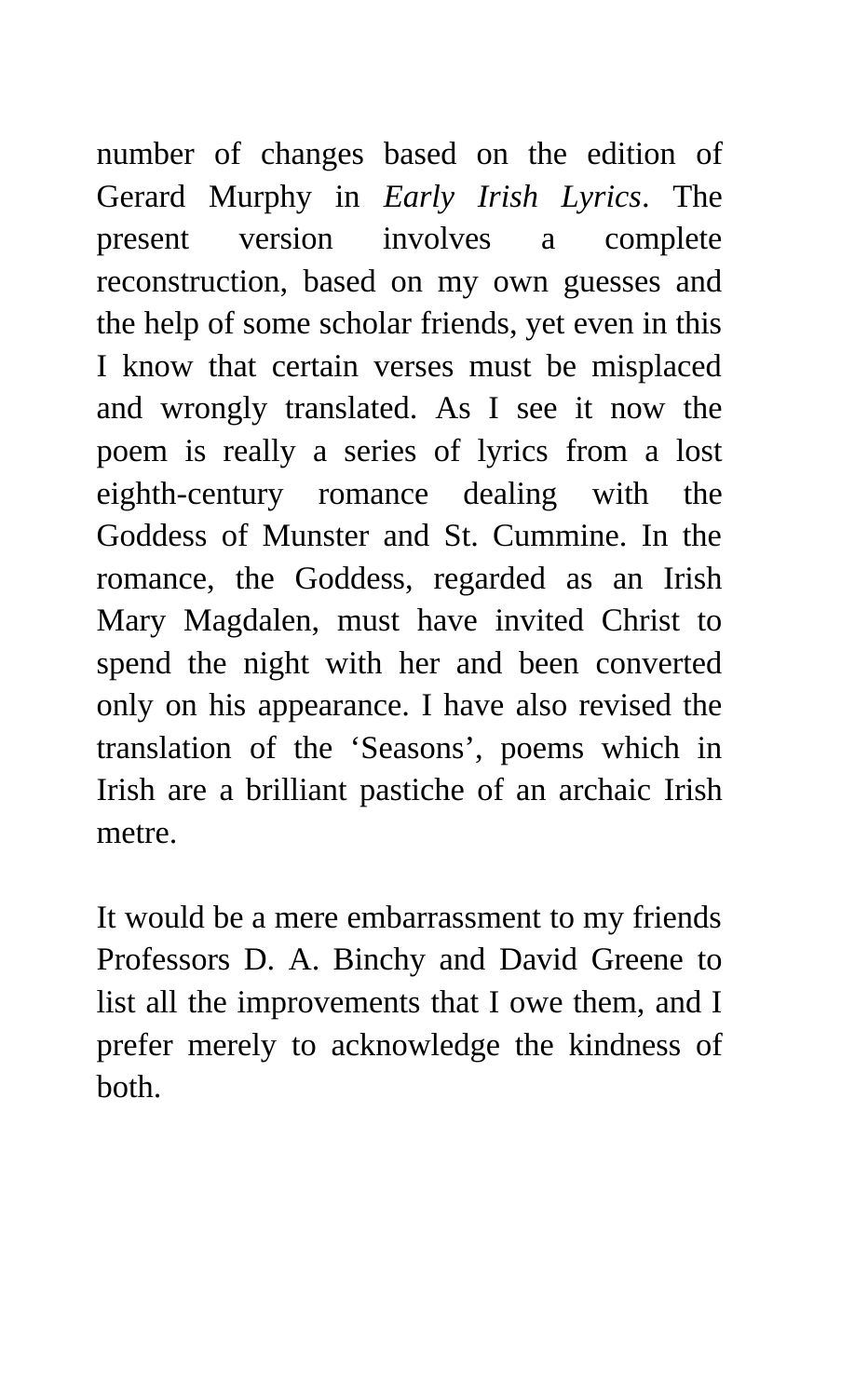# **Contents**

| The Seasons                   | 9  |
|-------------------------------|----|
| In the Country                | 11 |
| The Old Poet                  | 12 |
| The Thirsty Poet              | 13 |
| The Ex-Poet                   | 14 |
| The Angry Poet                | 15 |
| <b>Ordeal by Cohabitation</b> | 16 |
| <b>Advice to Lovers</b>       | 17 |
| The Dead Lover                | 18 |
| On the Death of His Wife      | 22 |
| Women                         | 25 |
| A History of Love             | 28 |
| I Am Stretched on Your Grave  | 30 |
| The Nun of Beare              | 32 |
| Colum Cille                   | 38 |
| <b>Tears</b>                  | 40 |
| Eve                           | 42 |
| Praise                        | 43 |
| The Protecting Tree           | 44 |
| The Last Victory              | 45 |

*Notes*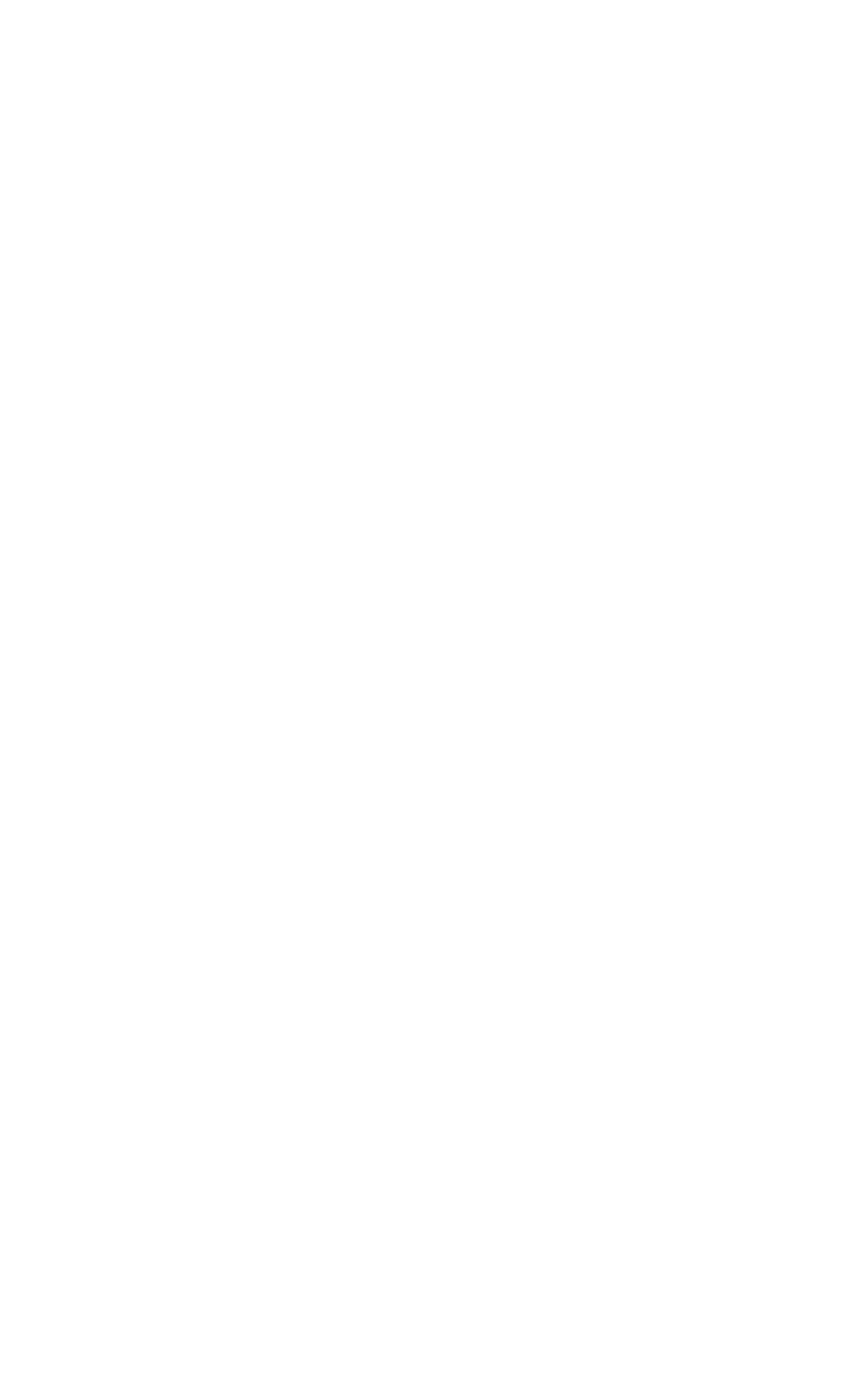### **The Seasons**

Fall is no man's travelling time; Tasks are heavy; husbandmen Heed the low light, lingering less. Lightly their young drop from the deer, Dandled in the faded fern; Fiercely the stag stalks from the hill, Hearing the herd in clamorous call; Cobbled the mast in windless woods, Weary the corn upon its canes,

 Colouring the brown earth. Endless the thorns that foul the fence Which frames the hollow of some house; The hard dry ground is filled with fruit, And by the fort, hard from their height

Hazelnuts break and fall.

The dark days of the winter world Waken the tides that boom and break

 The beaches of the earth; Ill fare the birds of park and plain; Pleased are the ravens breathing blood

 At black winter's wail. Winter, sooty dark and damp The dogs appals who champ and chew, Upon its chain the stewpot steams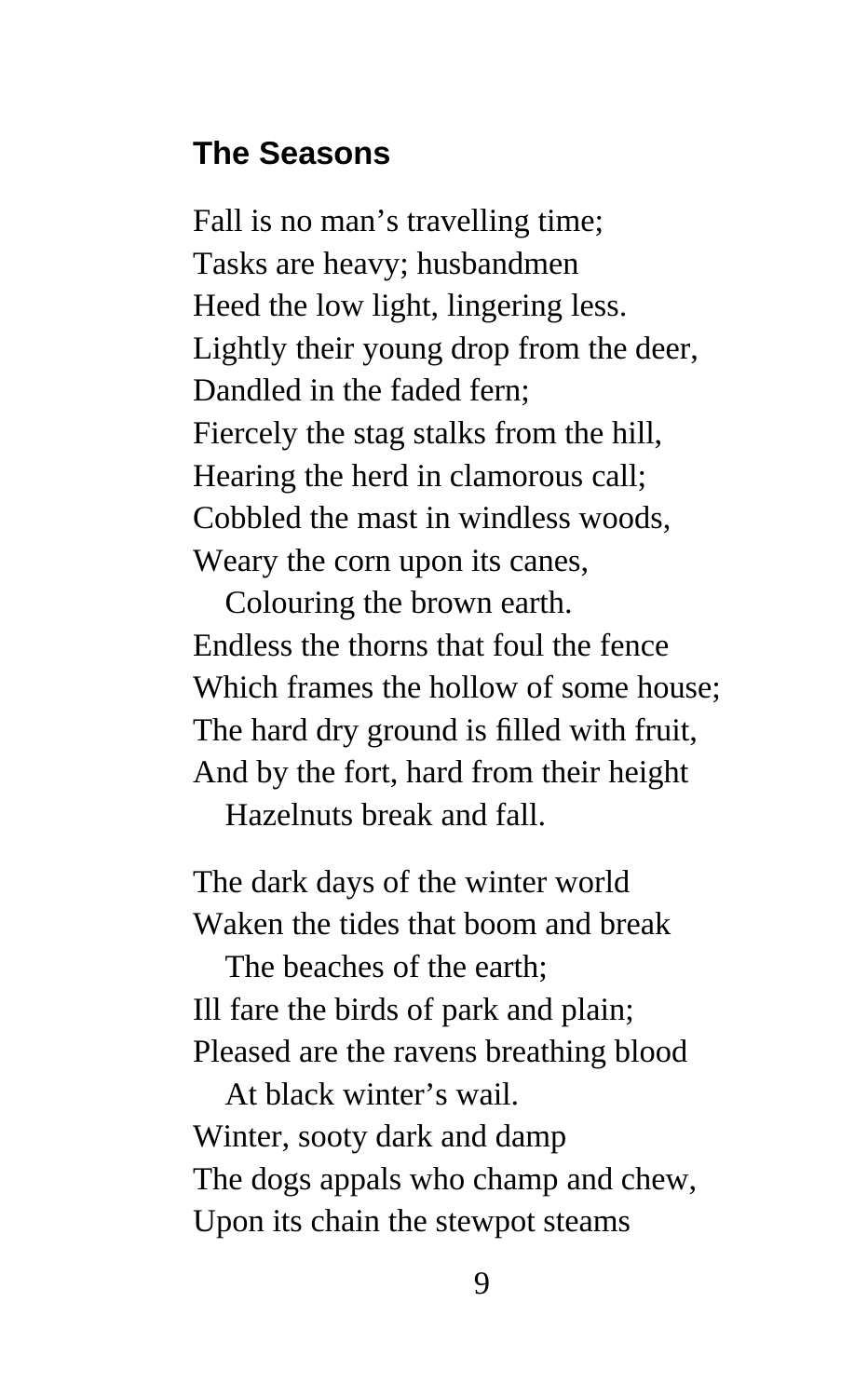All the stern dark day. Spring is icy-crisp and cold, Keen the draught through every door, Ducks on the lake lament their lot,

 Loud is the sad crane's cry. Crafty wolves creep from dark dens, Drowsy birds wake rustling reeds, And rouse the beasts they flee before Who from the fresh grass spring.

Warm summer is the traveller's time, The tall trees hush, nor turn nor twist

 At any touch of wind In woods new laden with their leaves. And lower still the rivulets run.

Even the rich grass is warm.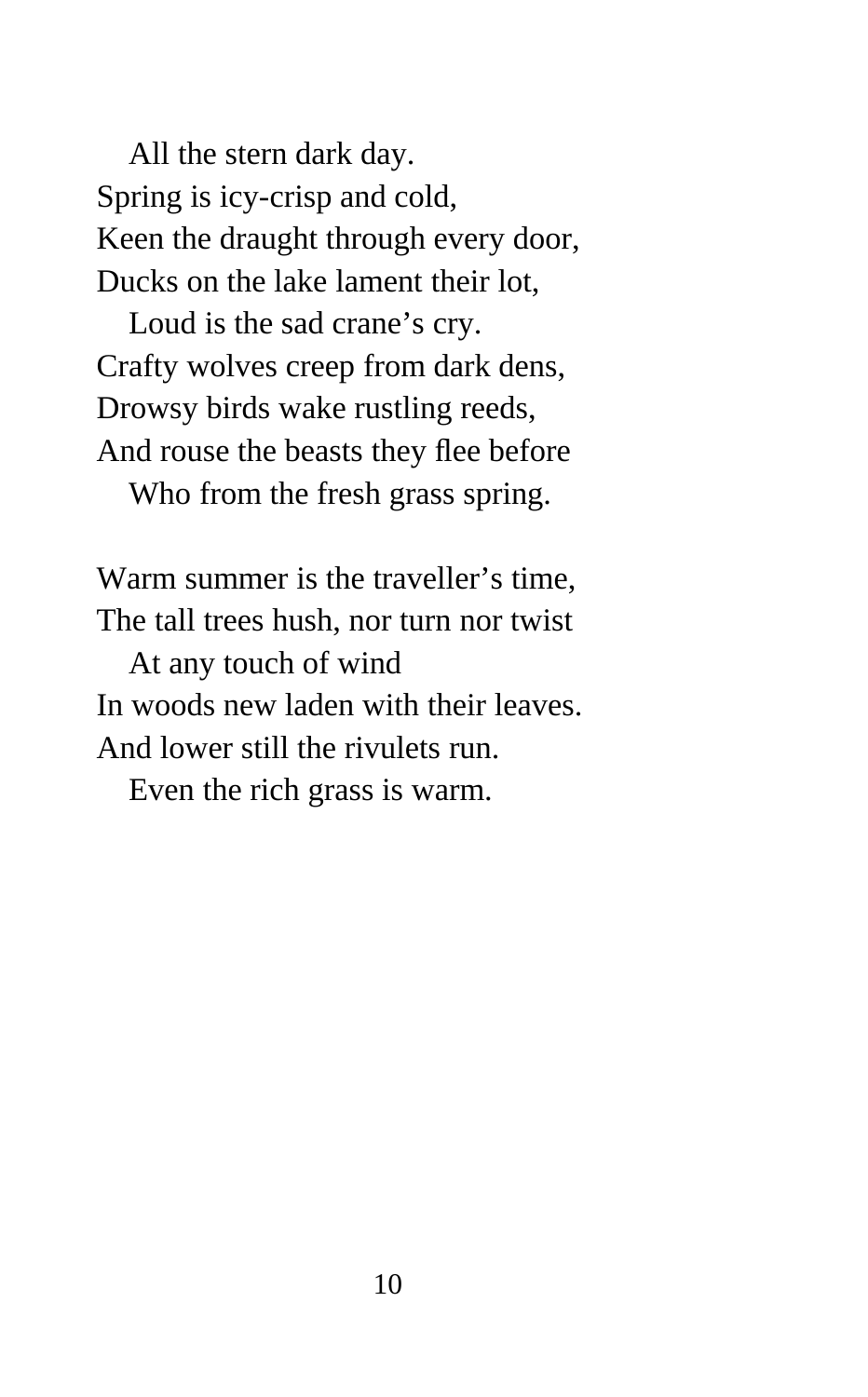# **In the Country**

A hedge of trees is all around; The blackbird's praise I shall not hide; Above my book so smoothly lined The birds are singing far and wide.

In a green cloak of bushy boughs The cuckoo pipes his melodies— Be good to me, God, on Judgment Day!— How well I write beneath the trees!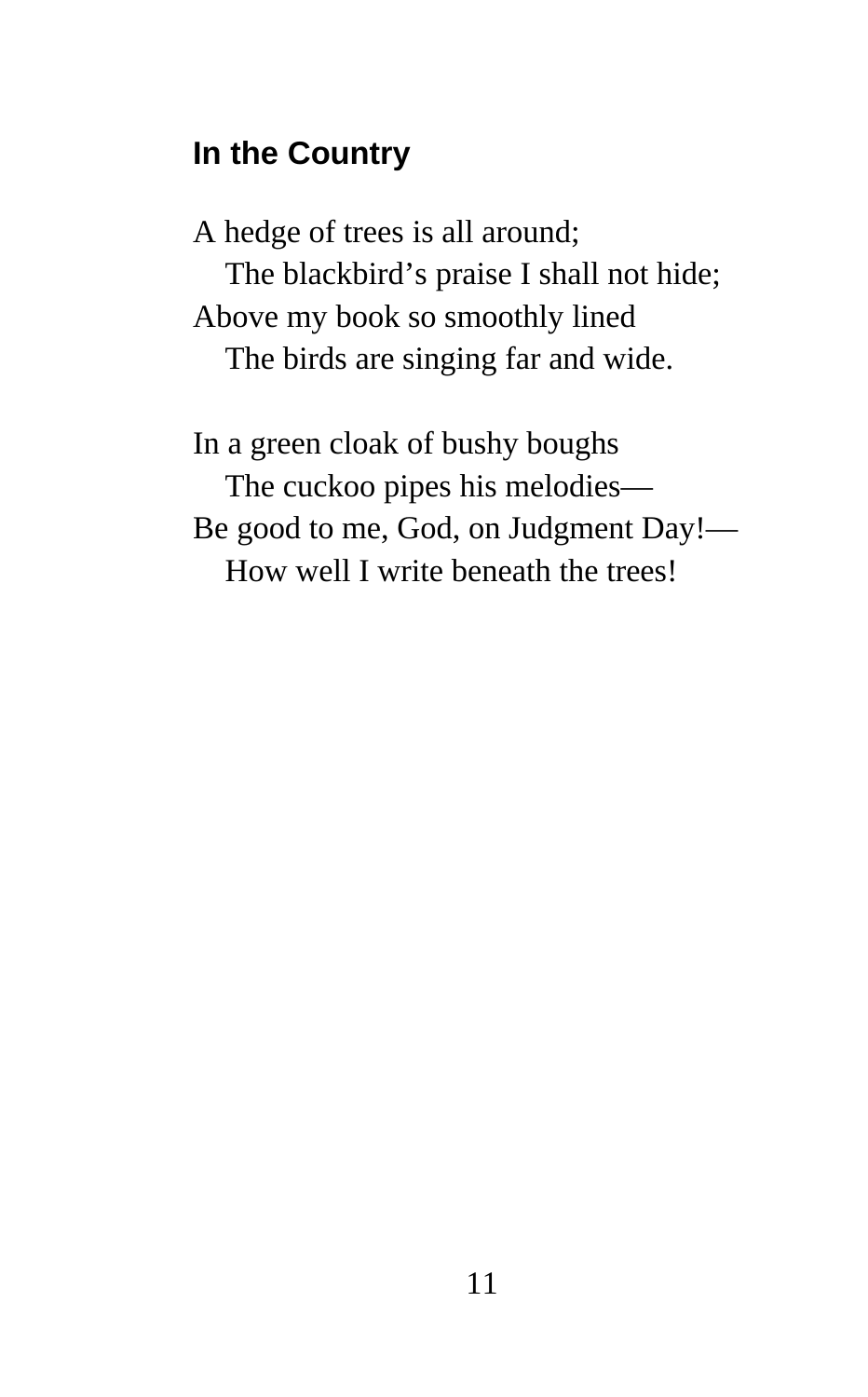# **The Old Poet**

God be praised who ne'er forgets me In my art so high and cold And still sheds upon my verses All the magic of red gold.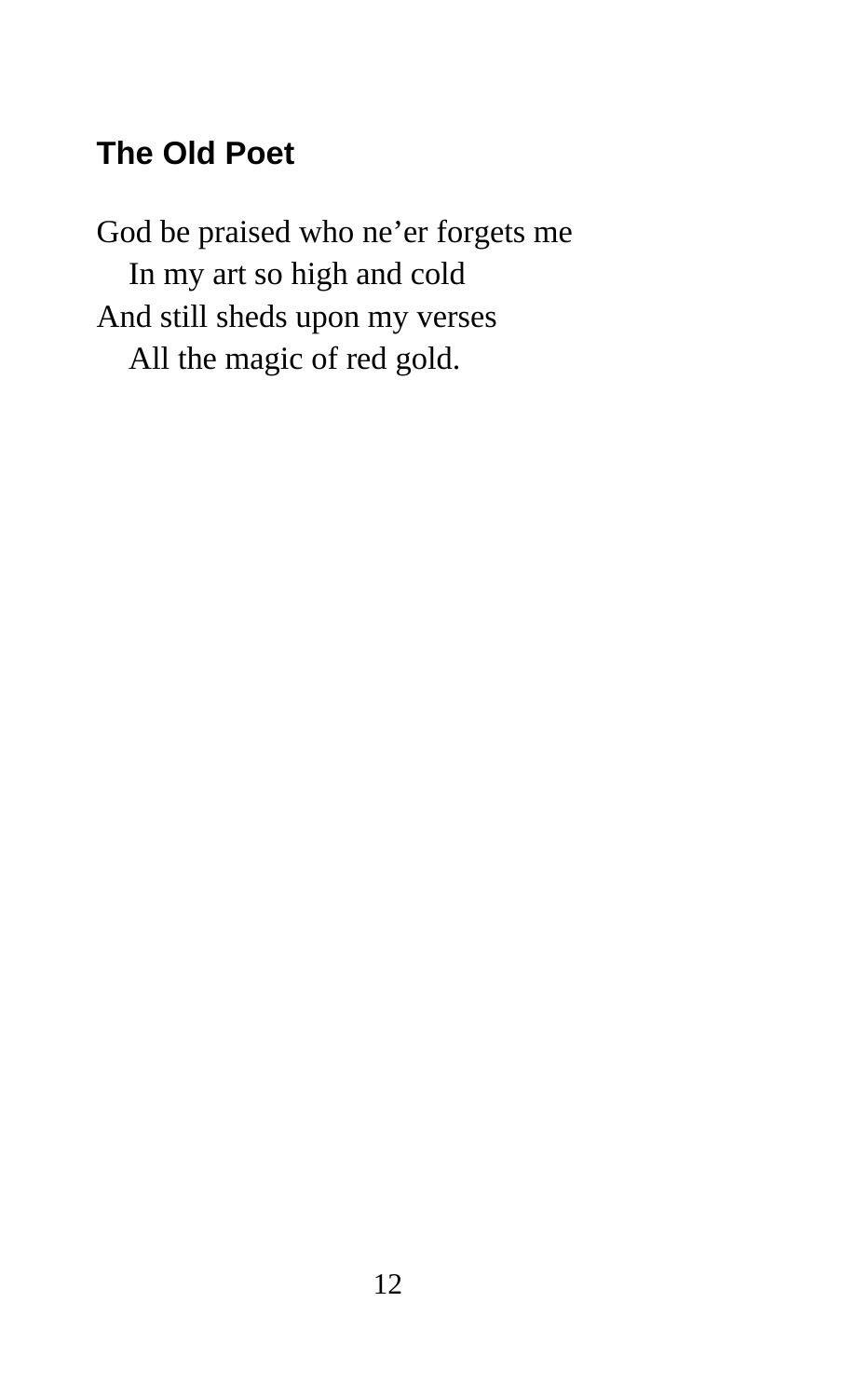# **The Thirsty Poet**

Blessings on King Donal's daughter, Gracious Ethna, good indeed, Who, when I had cased the township For rat poison, Sent me two and thirty wry-necked Harnessed hauliers' Load of mead.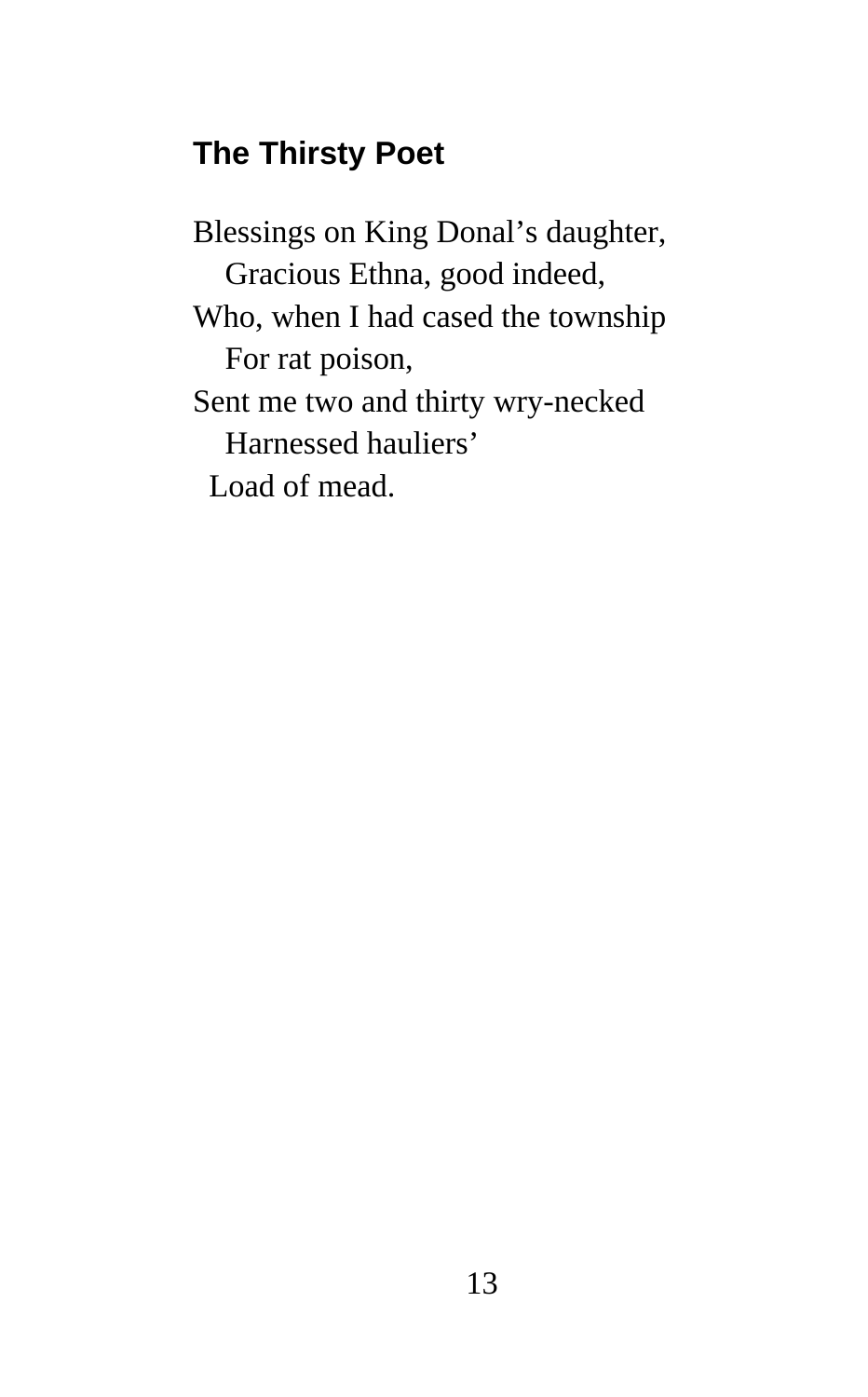# **The Ex-Poet**

Once the ex-poet Cuirithir And I were lovers; there's no cure; And I am left to bear the pain, Knowing we shall not meet again.

South of the church there stands a stone Where the ex-poet sat alone; I sit there too at close of day In twilight when I come to pray.

No woman now shall be his mate, No son nor daughter share his fate, No thigh beside his thigh repose— Solitary the ex-poet goes.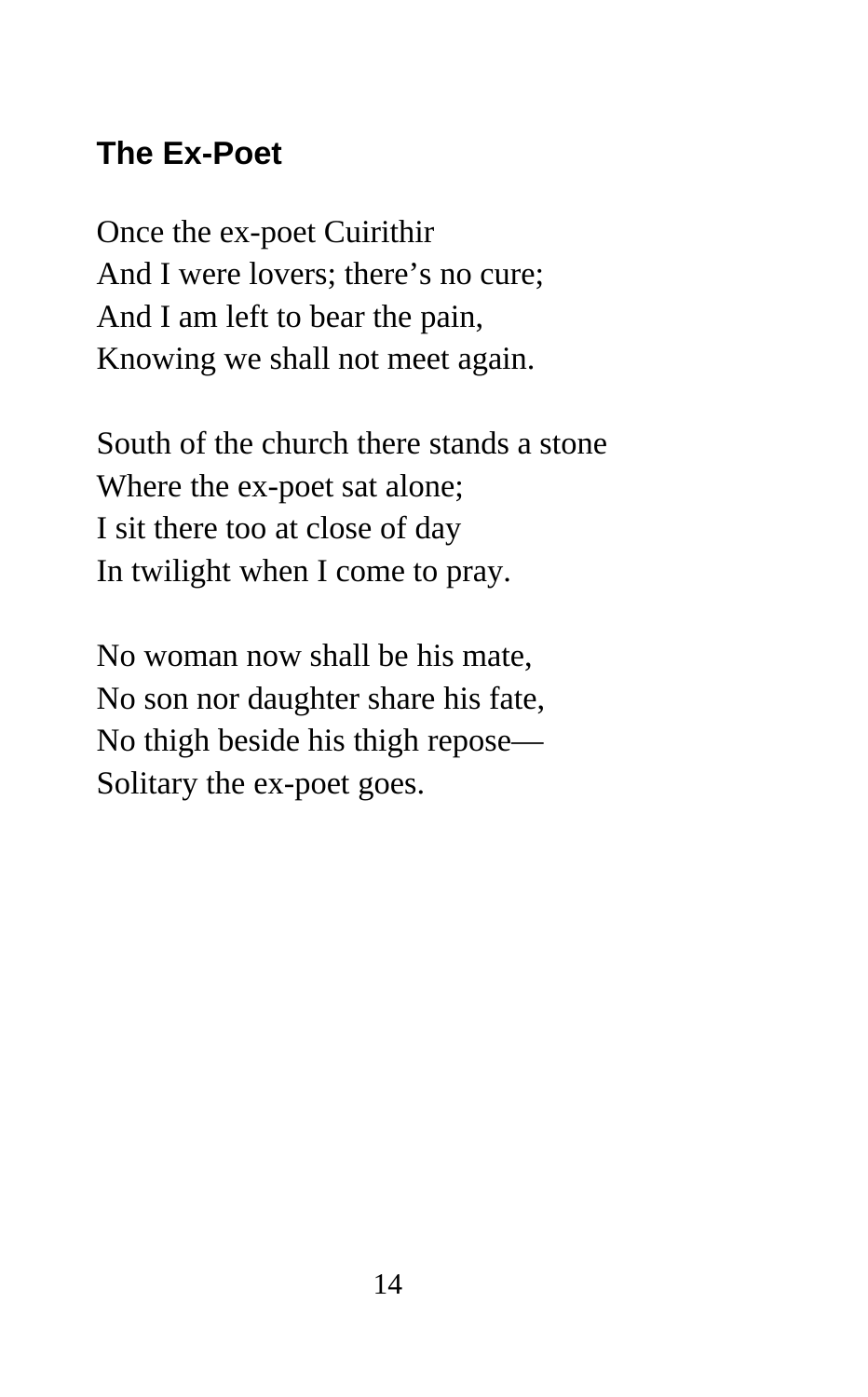## **The Angry Poet**

*Clonmacnois. c. 1100*

The hound

 Could never be called refined, So push the tip of his nose Up the Master's behind.

The Master

 May amend his scholarly air If you screw the tip of his nose Up in the lackey's rear.

The lackey

 Will have the chance of his life If you stuff his nose in turn In the tail of the Master's Wife.

The wife—

Who is always sniffing around— May sniff for the rest of her days Her nose in the tail of the hound.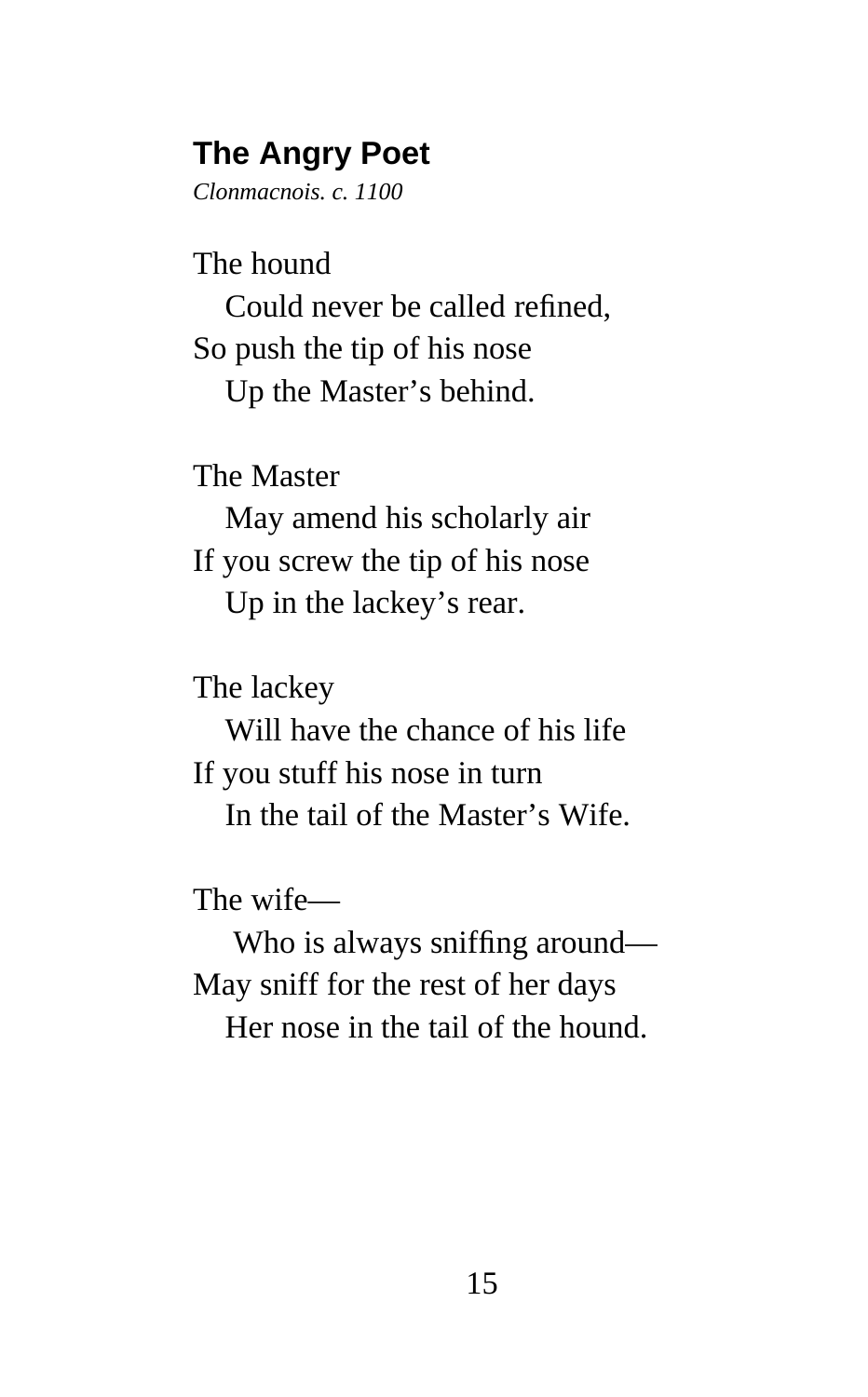# **Ordeal by Cohabitation**

- *He* So I and my love Liadin Should sleep together without sin While any layman on the earth Would boast of what that chance was worth.
- *She* Though I and my love Cuirither Had practiced virtue for a year, Left together for one night Our thoughts would stray before daylight.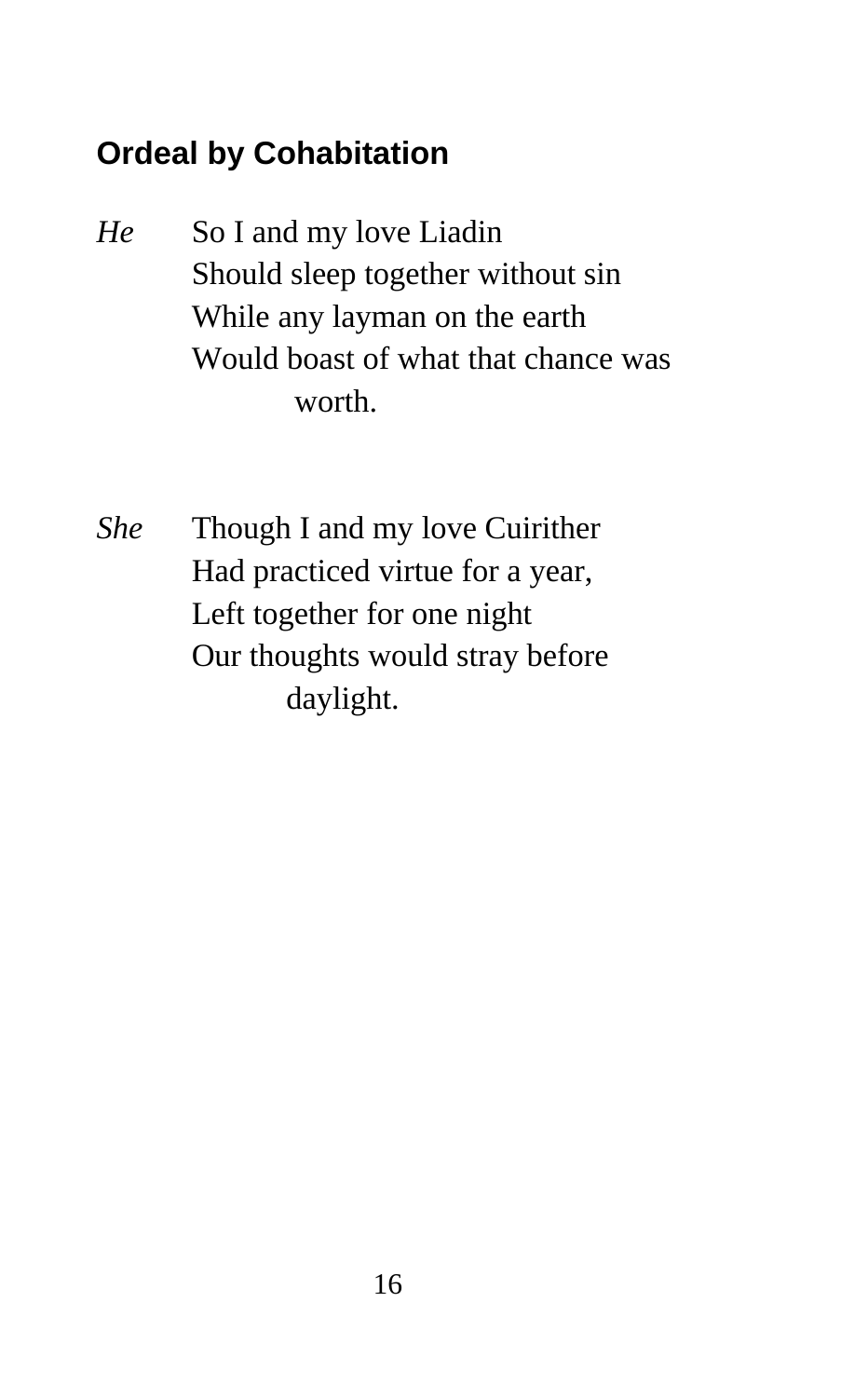### **Advice to Lovers**

The way to get on with a girl Is to drift like a man in a mist, Happy enough to be caught, Happy to be dismissed

Glad to be out of her way, Glad to rejoin her in bed, Equally grieved or gay To learn that she's living or dead.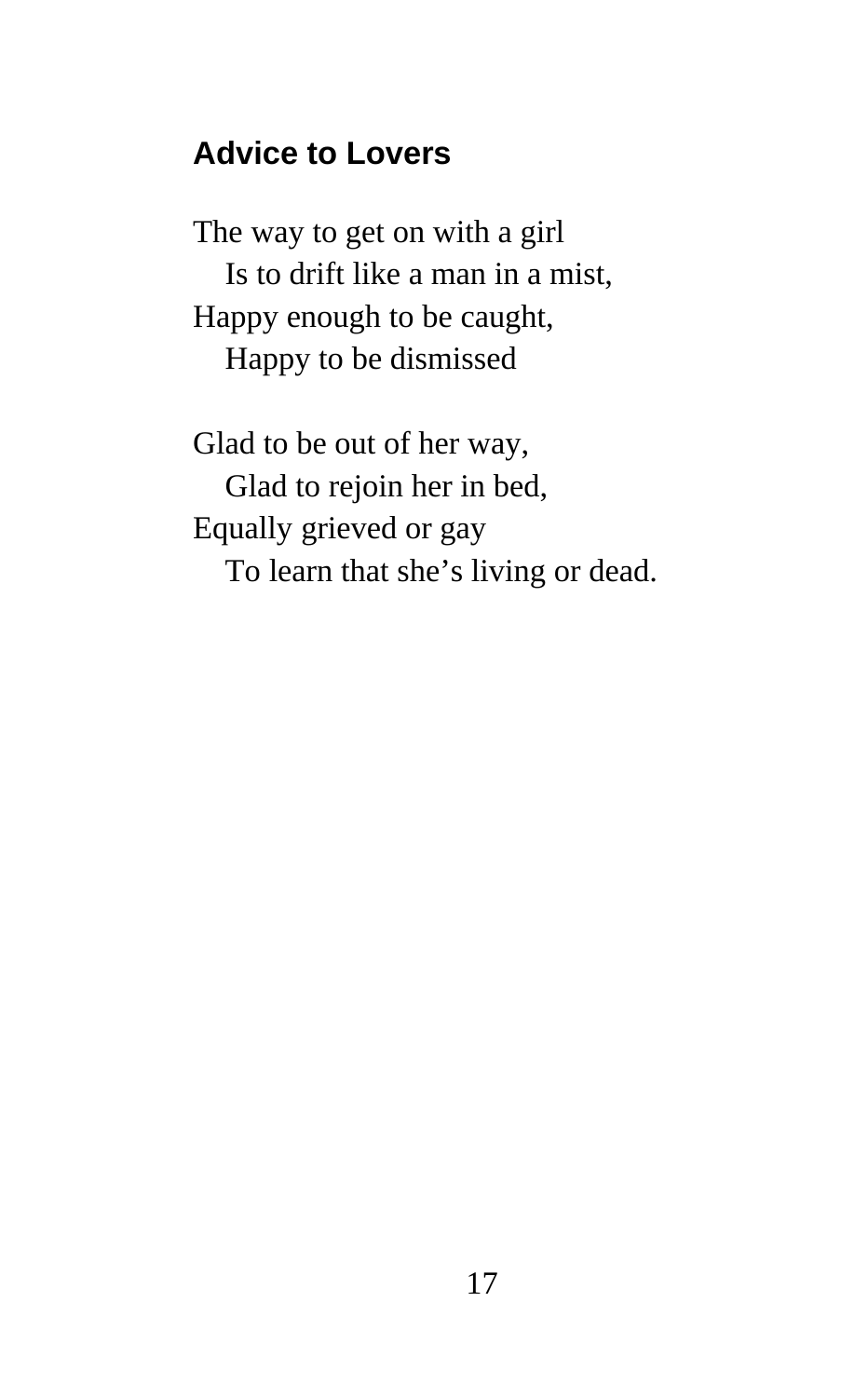# **The Dead Lover**

Silence, girl! What can you say? My thoughts are not of you, they stray; I think of nothing else tonight Except the battlefield and fight.

My headless body tossed aside Lies on the slope whereon I died, And in that heap my head you see Near those of men who died with me.

A lovers' tryst is waste of breath Beside the final tryst with death, And so the lovers' tryst we made I can keep only as a shade.

All was foredoomed. Woe for my pride! My resting place was set aside, The battle to which I should go Where a strange hand would strike me low.

I am not the first in body's heat Who found some outland woman sweet, And though our parting tryst be drear It was your love that brought me here.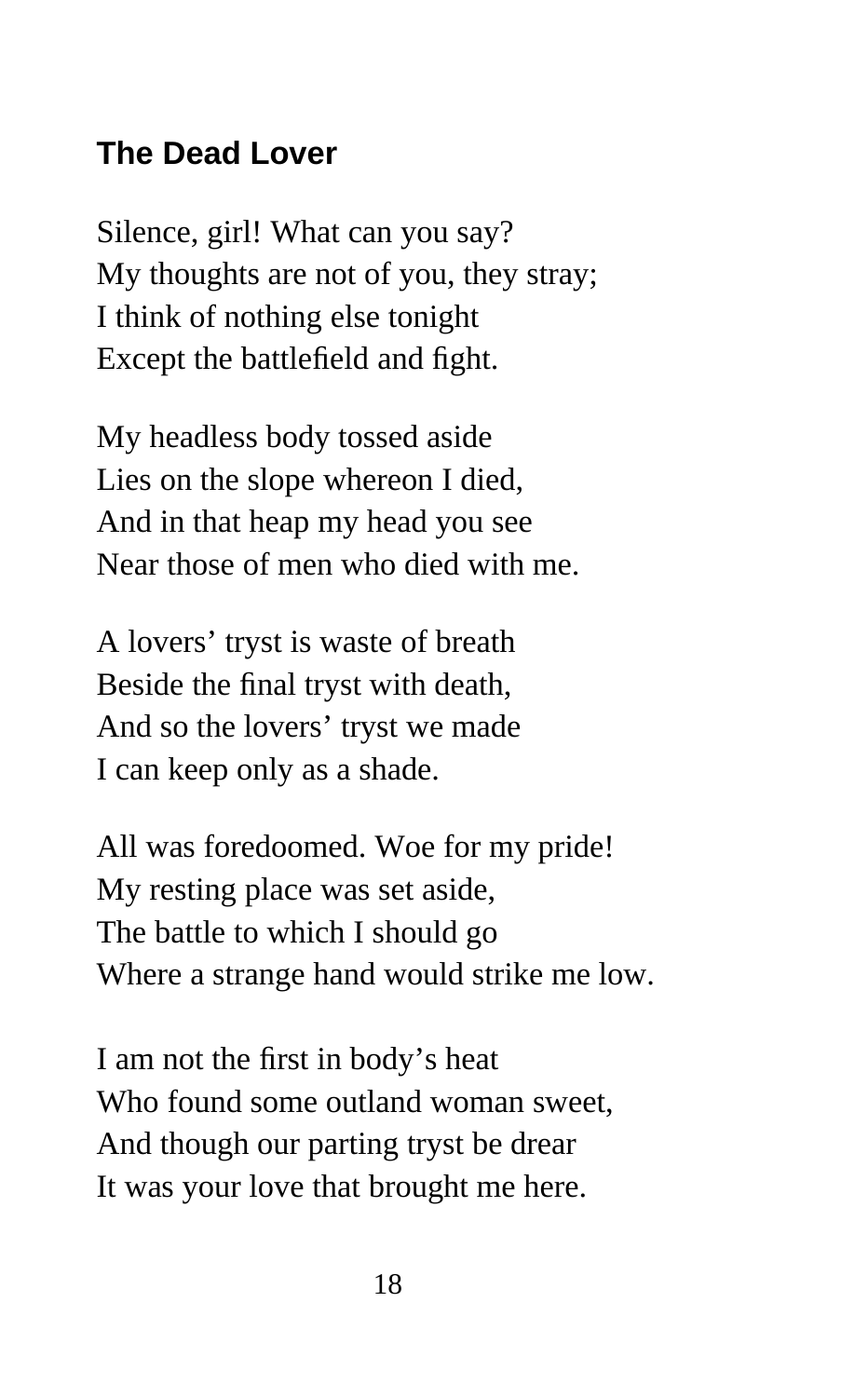It was for love alone I came, Leaving my gentle wife in shame: Had I but known what would befall How gladly would I have shunned it all.

My mercenaries, true to the last, My bright-faced outlaw band held fast, That lofty yew-wood doomed to fall Into the earth that covers all.

Had they but lived to swing a sword Not unavenged had been their lord, And if their master still had breath Not unavenged would be their death.

No certain shadow of defeat Could overcloud their battle heat, The stock of men who knew no fear They sang and called, their voices clear.

Up to the moment when they died They were still active, full of pride; Fearful the storm through which they passed

—

The green wood holds them all at last.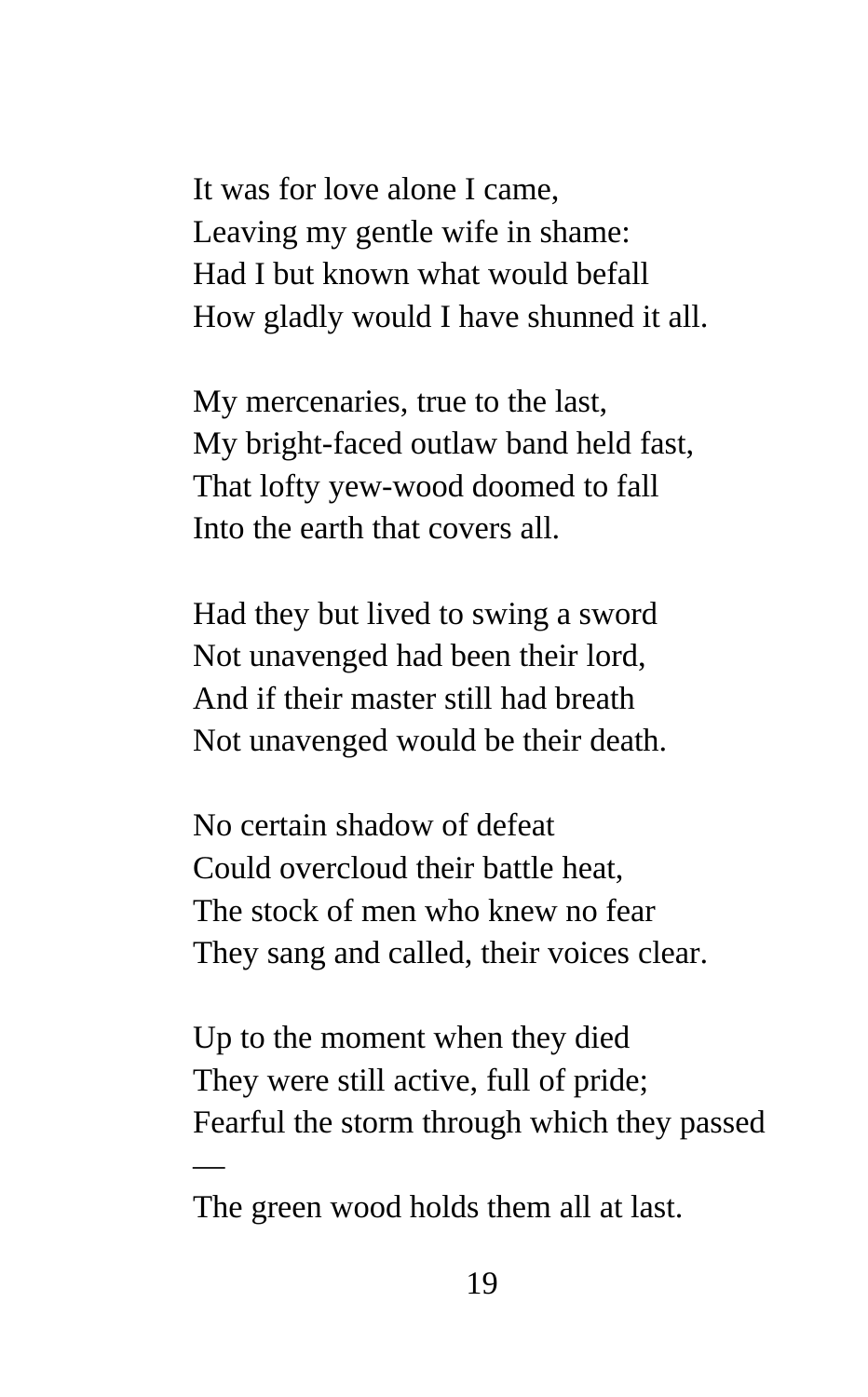Why should you spend a night of dread Alone among the unburied dead? Why linger with an old love there? Back to your home! But take my gear.

For much that living men held dear Is all about you here and here, Valueless to the Great Queen Who washes entrails in the stream.

From the spear's point that crowned the fight The Great Queen flashed upon my sight; Hers are the spoils that please her best; Well may she laugh at all the rest.

Boldly she tosses back her hair; Only the brave her eye can dare. Be calm, there is nothing she can do, Near as she seems to such as you.

From human things I must take flight After my men with the first light; Already the night's end has come; Do not stay here, back to your home!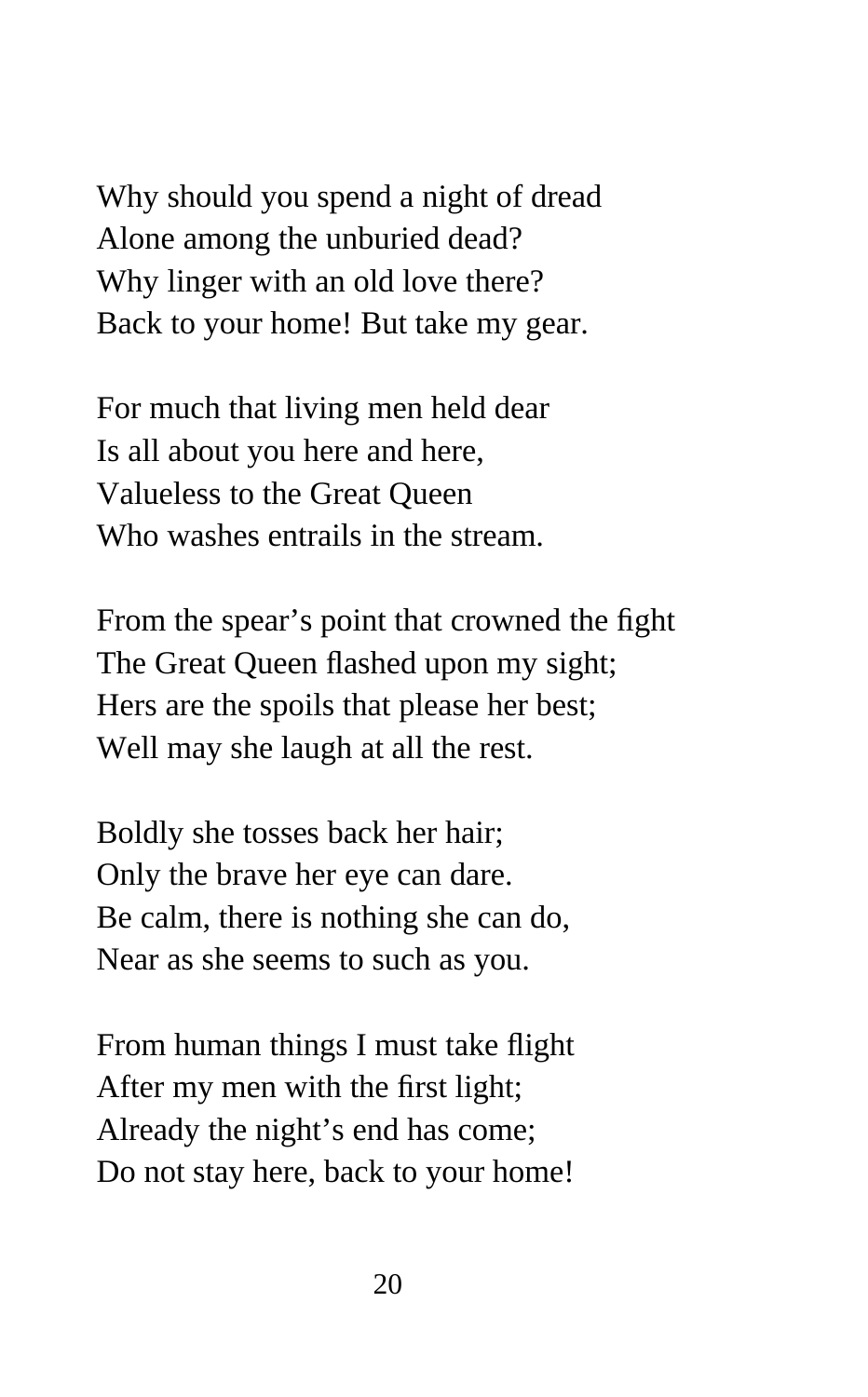Men Will remember many a day The song of Fohad Cananne; Famous shall be my speech with you So do what I would have you do.

That future men may hear me praised Above me let a great tomb be raised; Your labour shall not be in vain, Your love being passed, to ease its pain.

Now my pierced body must descend To torture where the fiends attend; Worldly love is a foolish thing Beside the worship of Heaven's king.

It is the blackbird! Once again He calls at dawn to living men; My voice, my face are of the dead. Silence! What is there to be said?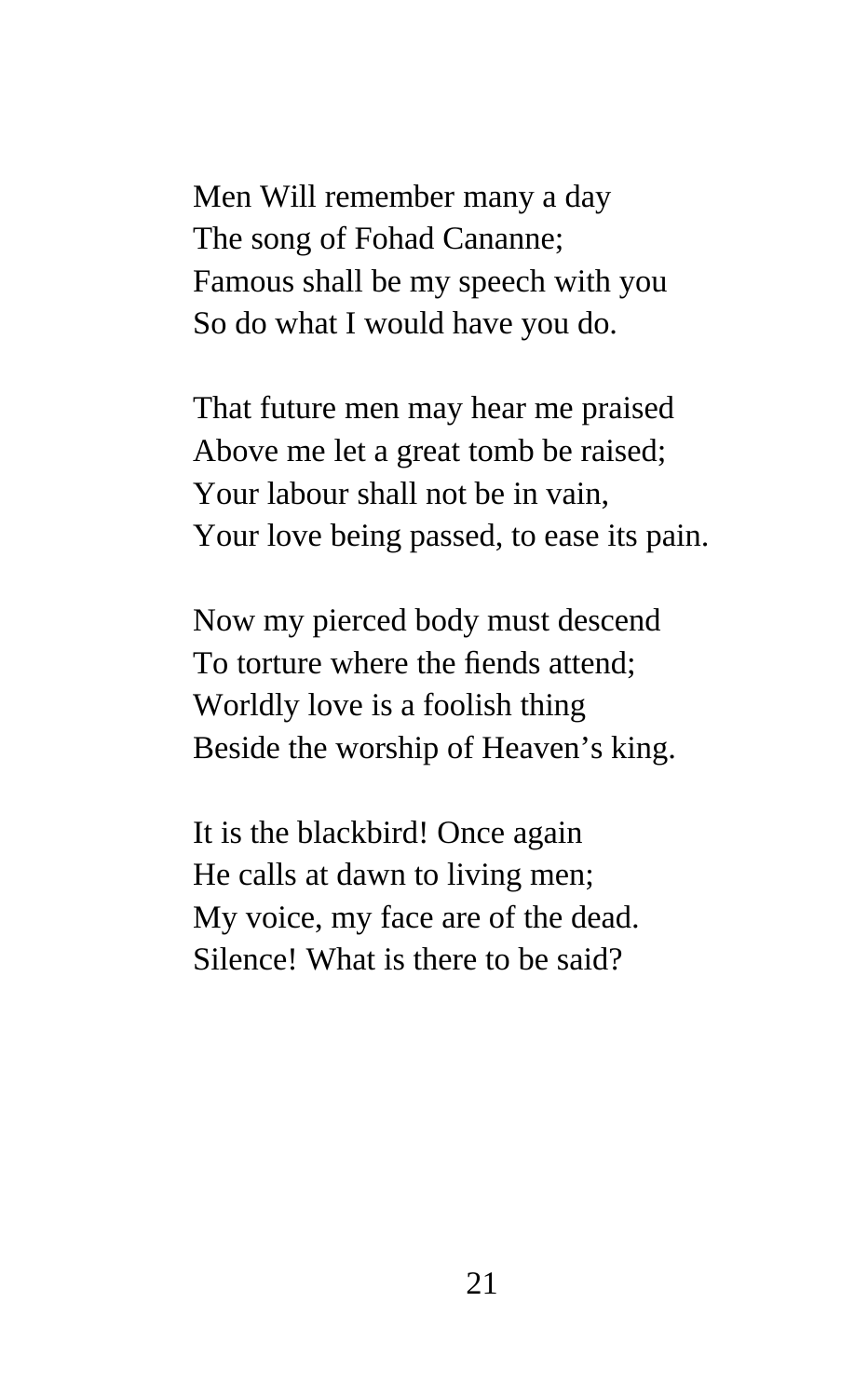# **On the Death Of His Wife**

I parted from my life last night, A woman's body sunk in clay: The tender bosom that I loved Wrapped in a sheet they took away.

The heavy blossom that had lit The ancient boughs is tossed and blown; Hers was the burden of delight That long had weighed the old tree down.

And I am left alone tonight And desolate is the world I see For lovely was that woman's weight. That even last night had lain on me.

Weeping I look upon the place Where she used to rest her head— For yesterday her body's length Reposed upon you too, my bed.

Yesterday that smiling face Upon one side of you was laid That could match the hazel bloom In its dark delicate sweet shade.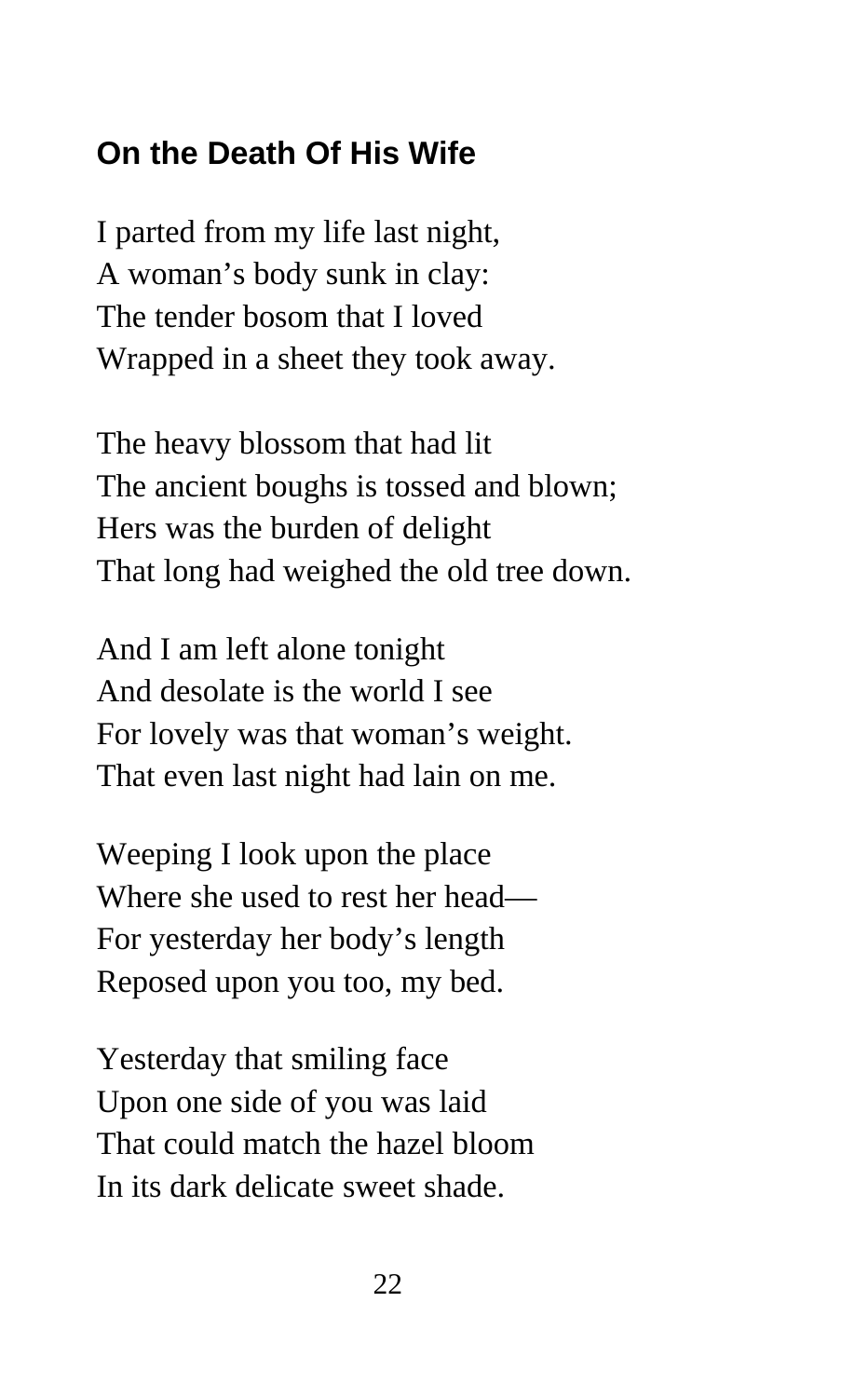Maelva of the shadowy brows Was the mead-cask at my side; Fairest of all flowers that grow Was the beauty that has died.

My body's self deserts me now, The half of me that was her own, Since all I knew of brightness died Half of me lingers, half is gone.

The face that was like hawthorn bloom Was my right foot and my right side; And my right hand and my right eye Were no more mine than hers who died.

Poor is the share of me that's left Since half of me died with my wife; I shudder at the words I speak; Dear God, that girl was half my life.

And our first look was her first love; No man had fondled ere I came The little breasts so small and firm And the long body like a flame.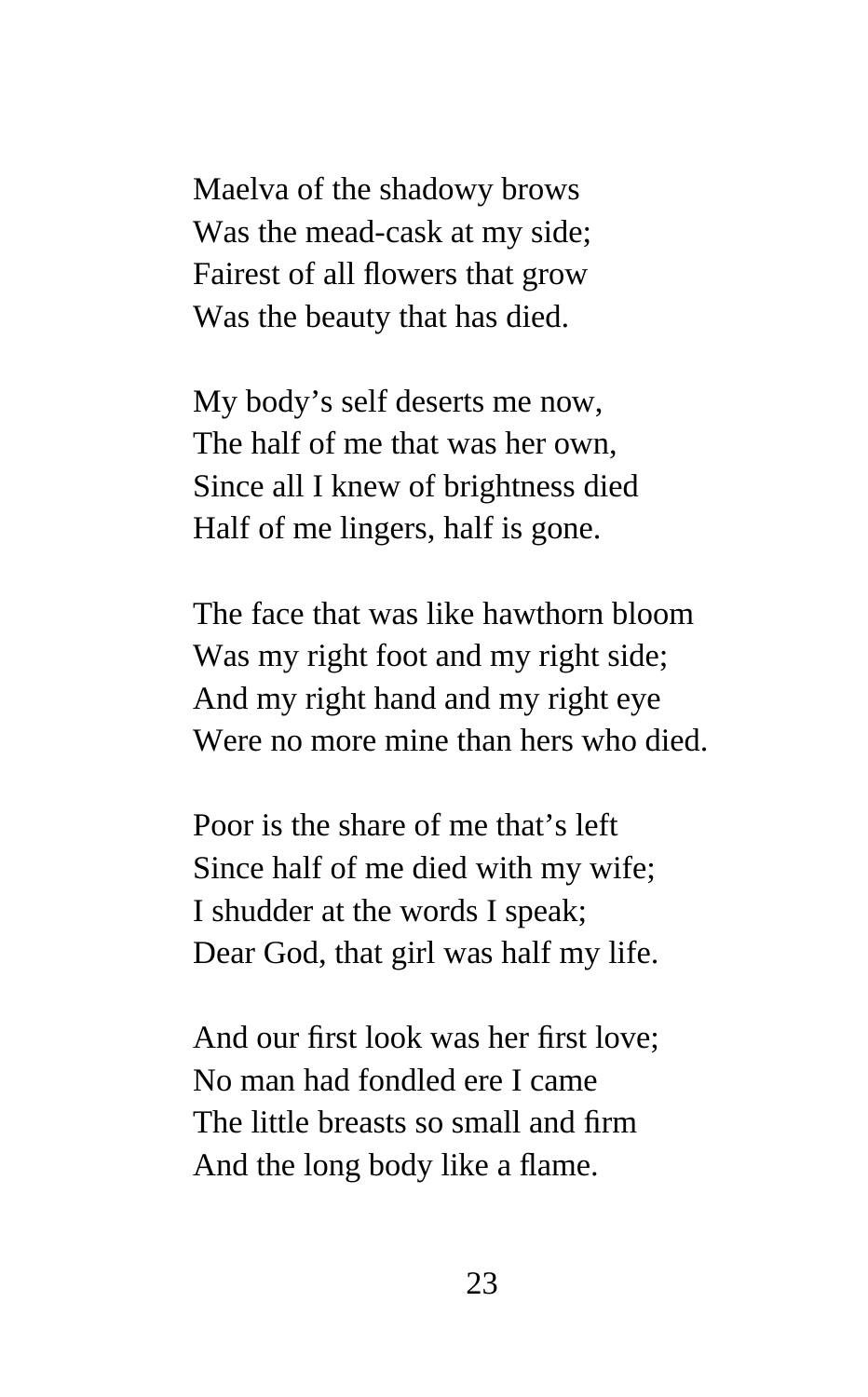For twenty years we shared a home, Our converse milder with each year; Eleven children in its time Did that tall stately body bear.

It was the King of hosts and roads Who snatched her from me in her prime: Little she wished to leave alone The man she loved before her time.

Now King of churches and of bells, Though never raised to pledge a lie That woman's hand—can it be true?— No more beneath my head will lie.

Murrough O'Daly, c. 1200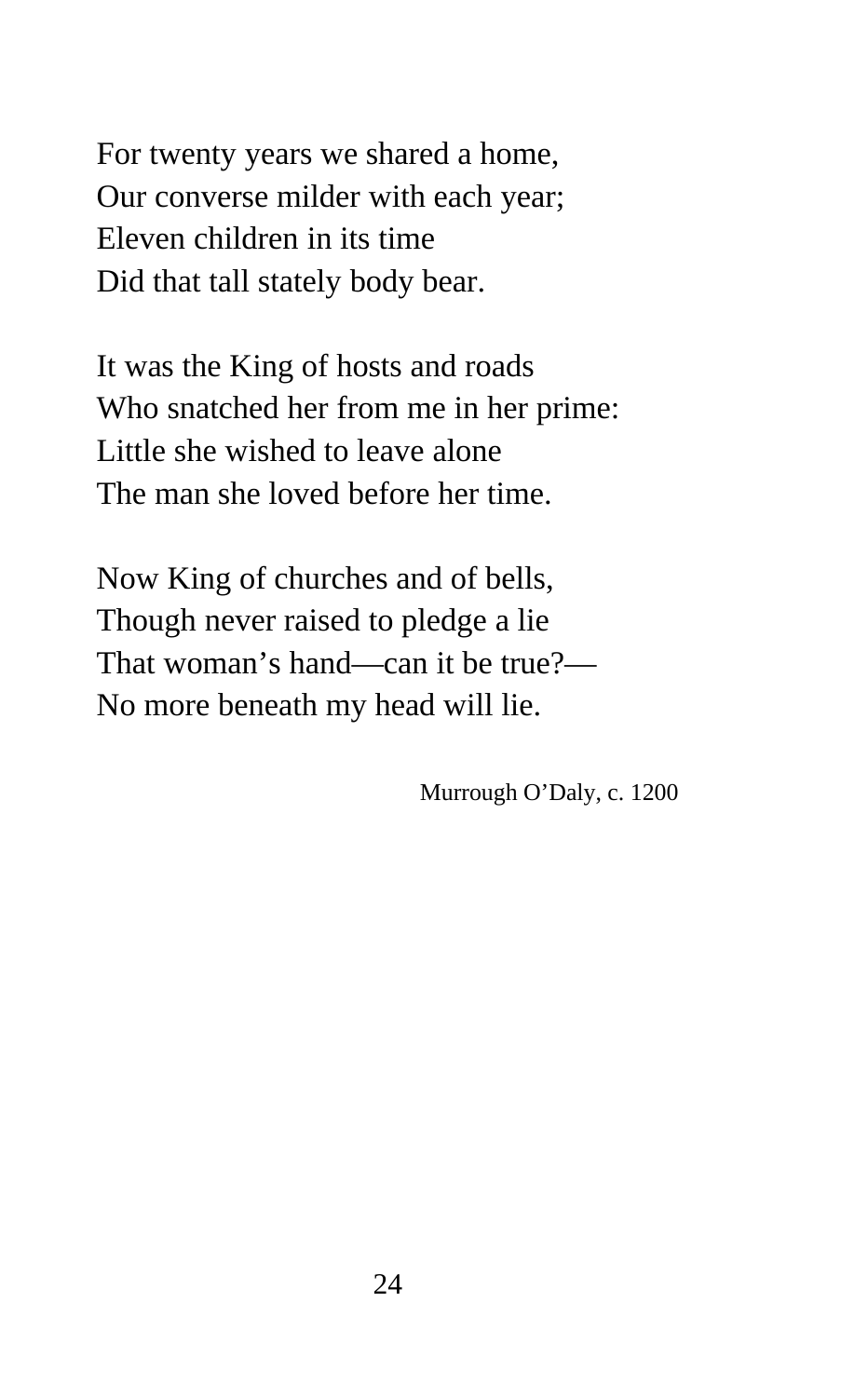### **Women**

Every man in Ireland caught By some girl with eyes of blue Dolefully laments his lot Unless her hair be golden too.

What has this to do with me? No fanaticism I share For blue or black in someone's eye Or the colour of her hair.

Golden mane or rosy grace Can never be my whole delight. Dusky be the woman's face And her hair as black as night.

Black was the dam of her who brought Troy into the dust of old, And the girl for whom they fought, Helen, was all white and gold.

Beautiful surely were the two Though one was dark and one was fair. No one who ever saw them knew

Which was the lovelier of the pair.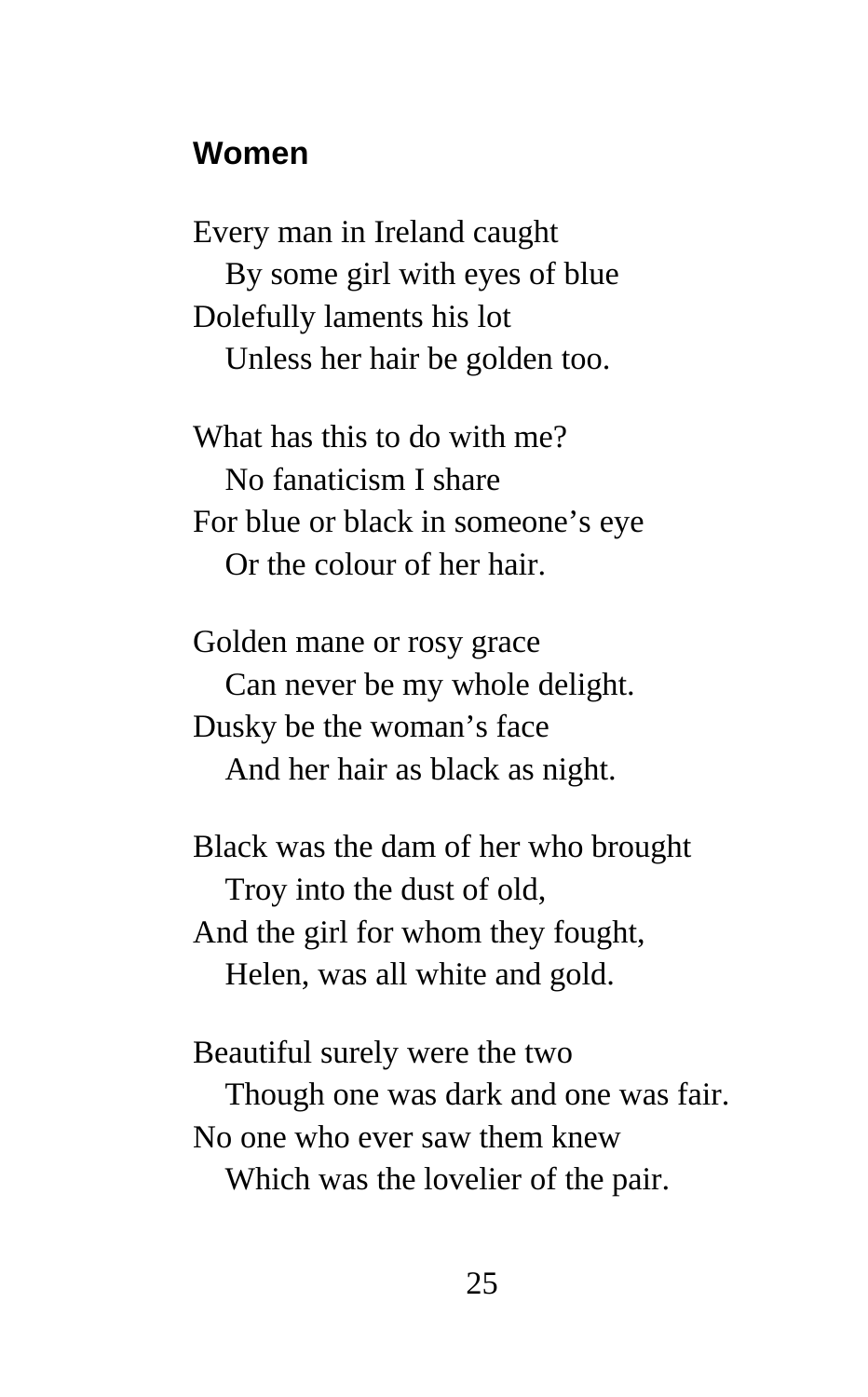In little shells it may befall The loveliest of pearls is found, And God created three things small— The horse, the woman and the hound.

Public confession suits my case, And all may hear what I would say— In women, such is my disgrace, I never found a thing astray.

Though some are small I like them neat And some are tall of them I sing; Two long legs to grace the sheet Are satisfaction for a king.

Foam may be brighter than her skin Or snow upon the mountain cold, I'll take what pack I find her in And think her sweeter for being old.

Nor should I slight a relative For someone from outside the state; Though novelty keep love alive Kinsmen love at double rate.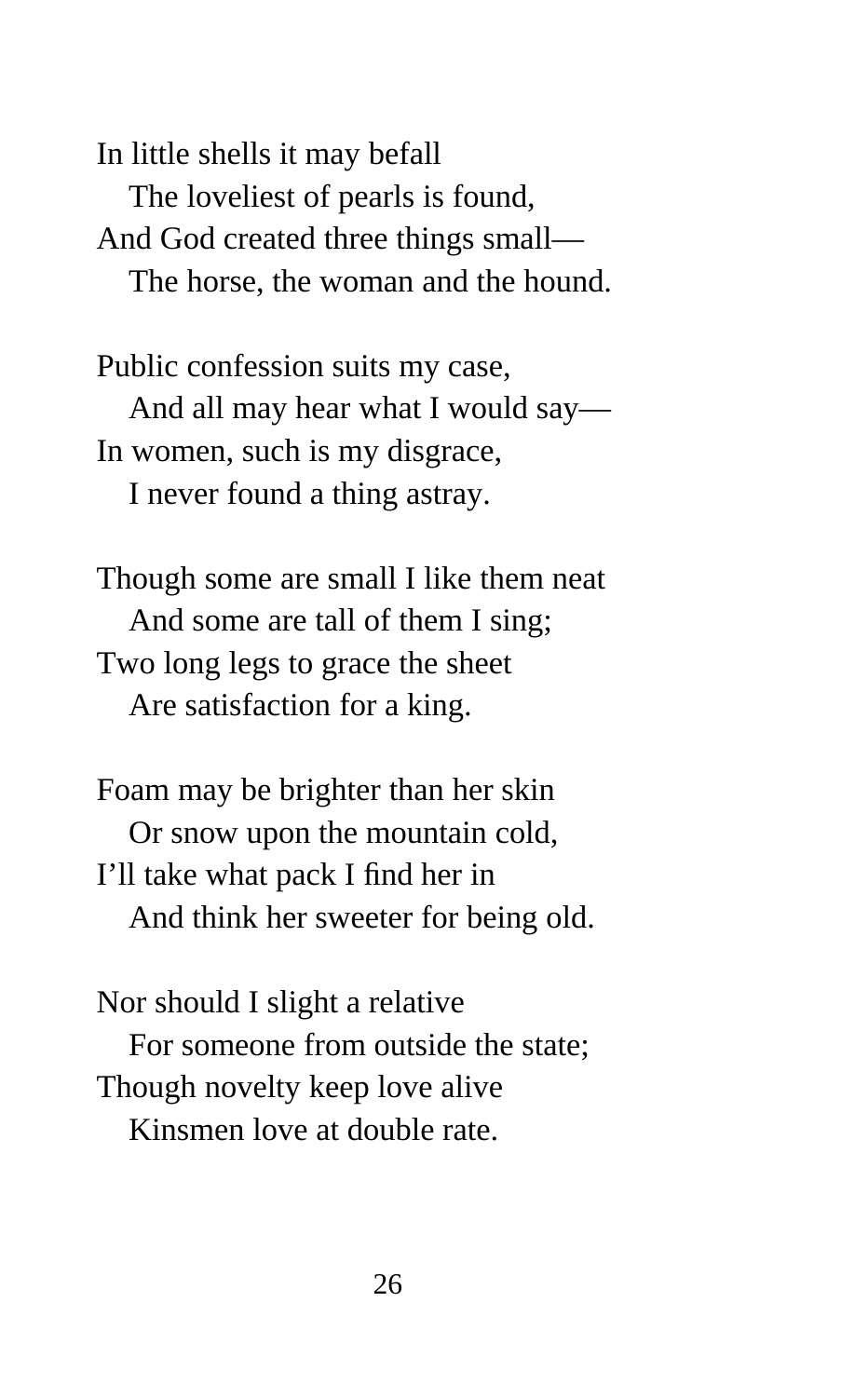Nor do I ask for intellect: A little scholarship will pass; All that of women I expect Is to know water-cress from grass.

I don't require them cold or warm; Widows have knowledge and good sense But there is still a certain charm In a young girl's inexperience. I like them in Church, demure and slow, Solemn without, relaxed at home; I like them full of push and go When love has left me overcome.

I find no fault in them, by God, But being old and gone to waste Who still are girls at forty odd— And every man may suit his taste.

Richard Burke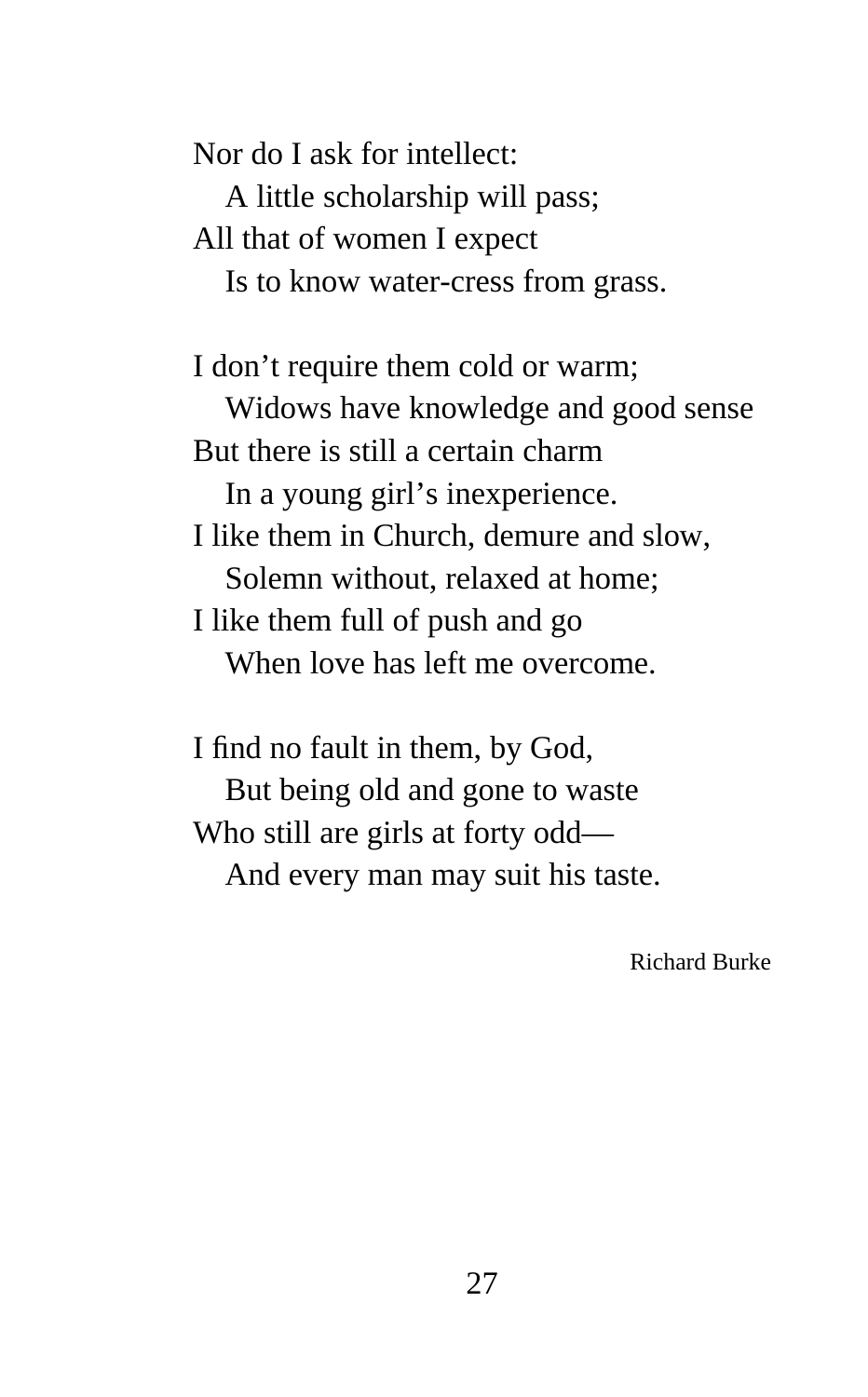### **A History of Love**

This is Love's history And how it all began: As an authority I am your foremost man.

Diarmuid the bold and gay, Chief of the warrior bands, With Grania one day Invented holding hands.

While Ulster's Hound as well, When a Greek girl went by, Falling beneath her spell, Was first with the glad eye.

Naisi, home from the chase, Weary, inspired with bliss, Seeing Deirdre don her trews, Endowed us with the kiss.

The son of Conall met Their challenges with grace And left us in his debt By figuring the long embrace.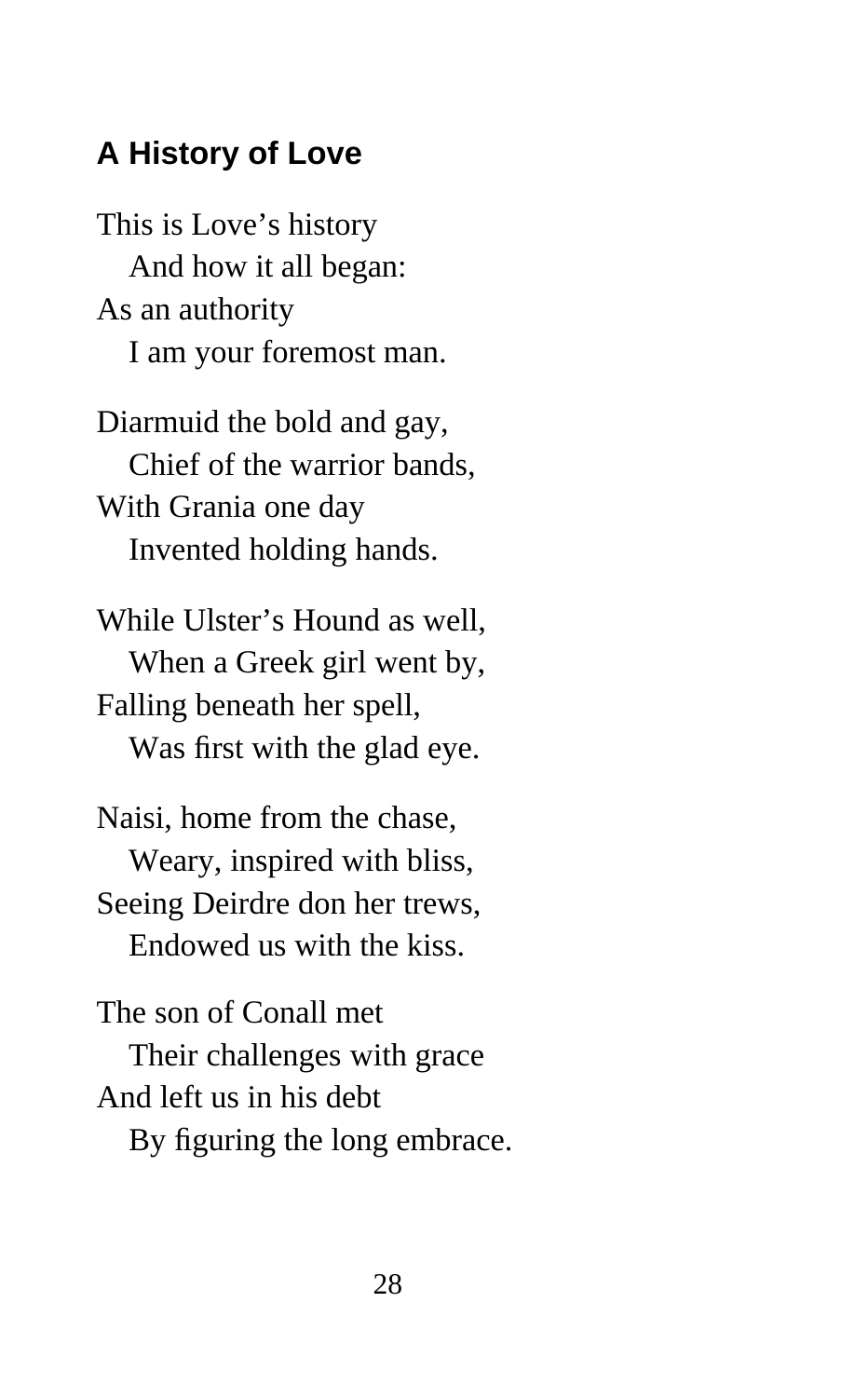Avartach, king of the fairies, Following in their track, With his arbutus berries Put a girl upon her back.

Ceadach, master of trades, Seeing them still unversed— Those white-skinned Irish maids— Made women of them first.

And Angus as they say— Lord of the Sacred Hill— First took their clothes away, And gave them perfect skill.

Learning that hearts can break Under Love's miseries Beside a Munster lake Glas filled the air with sighs.

Lamenting to soft strings

 And moans upon the pipe Were Mongan's offerings To woo some timid wife.

But I, to my own grief,

 First opened Jealousy's door— This is my tale in brief—

And now it shuts no more.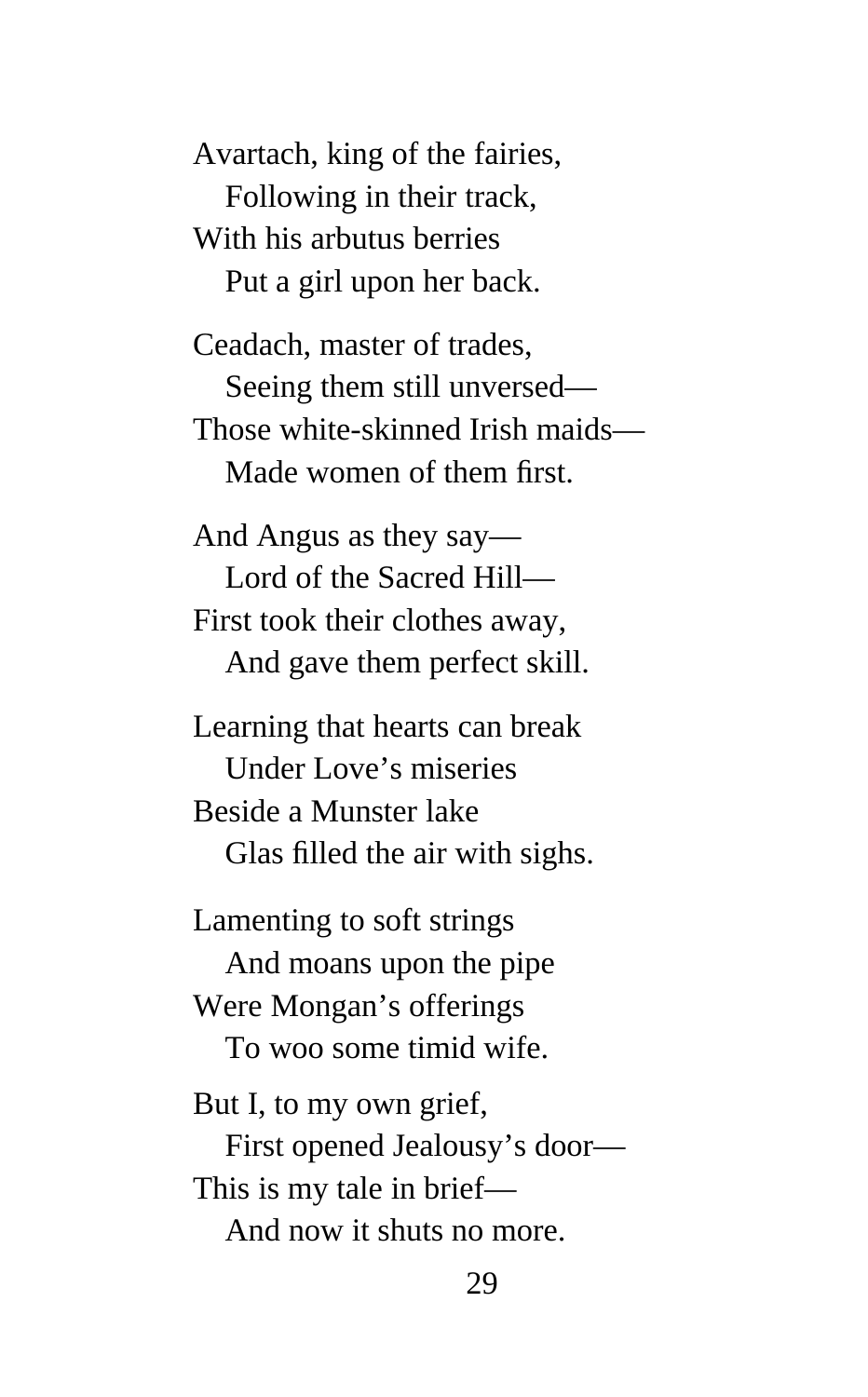# **I Am Stretched on Your Grave**

I am stretched on your grave And would lie there forever; If your hands were in mine I'd be sure we'd not sever. My apple tree, my brightness, 'Tis time we were together For I smell of the earth And am stained by the weather. When my family thinks That I'm safe in my bed From night until morning I am stretched at your head, Calling out to the air With tears hot and wild My grief for the girl That I loved as a child.

Do you remember The night we were lost In the shade of the blackthorn And the chill of the frost?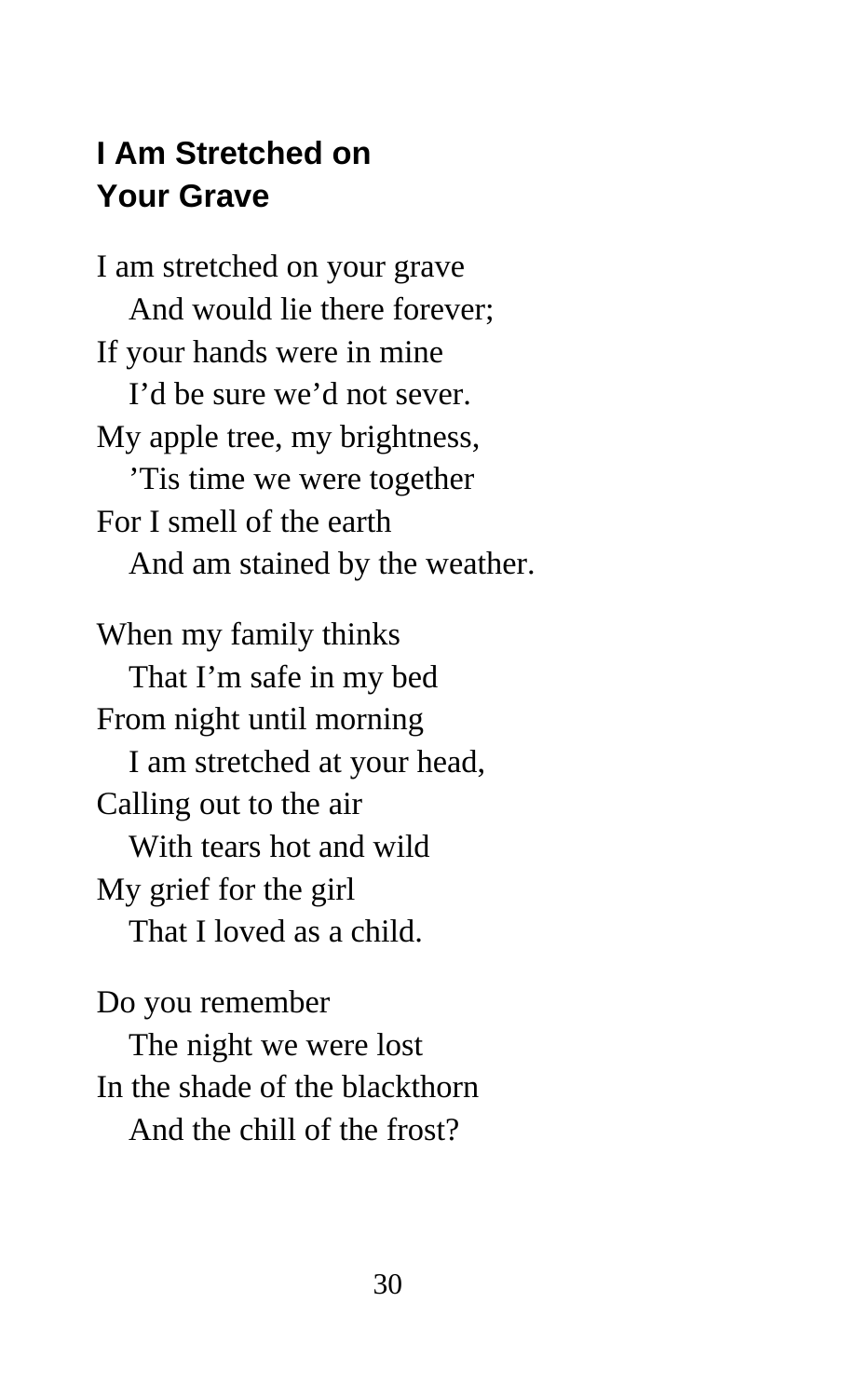Thanks be to Jesus We did What was right, And your maidenhead still Is your pillar of light.

The priests and the friars Approach me in dread Because I still love you My love and you dead, And would still be your shelter From rain and from storm, And with you in the cold grave I cannot sleep warm.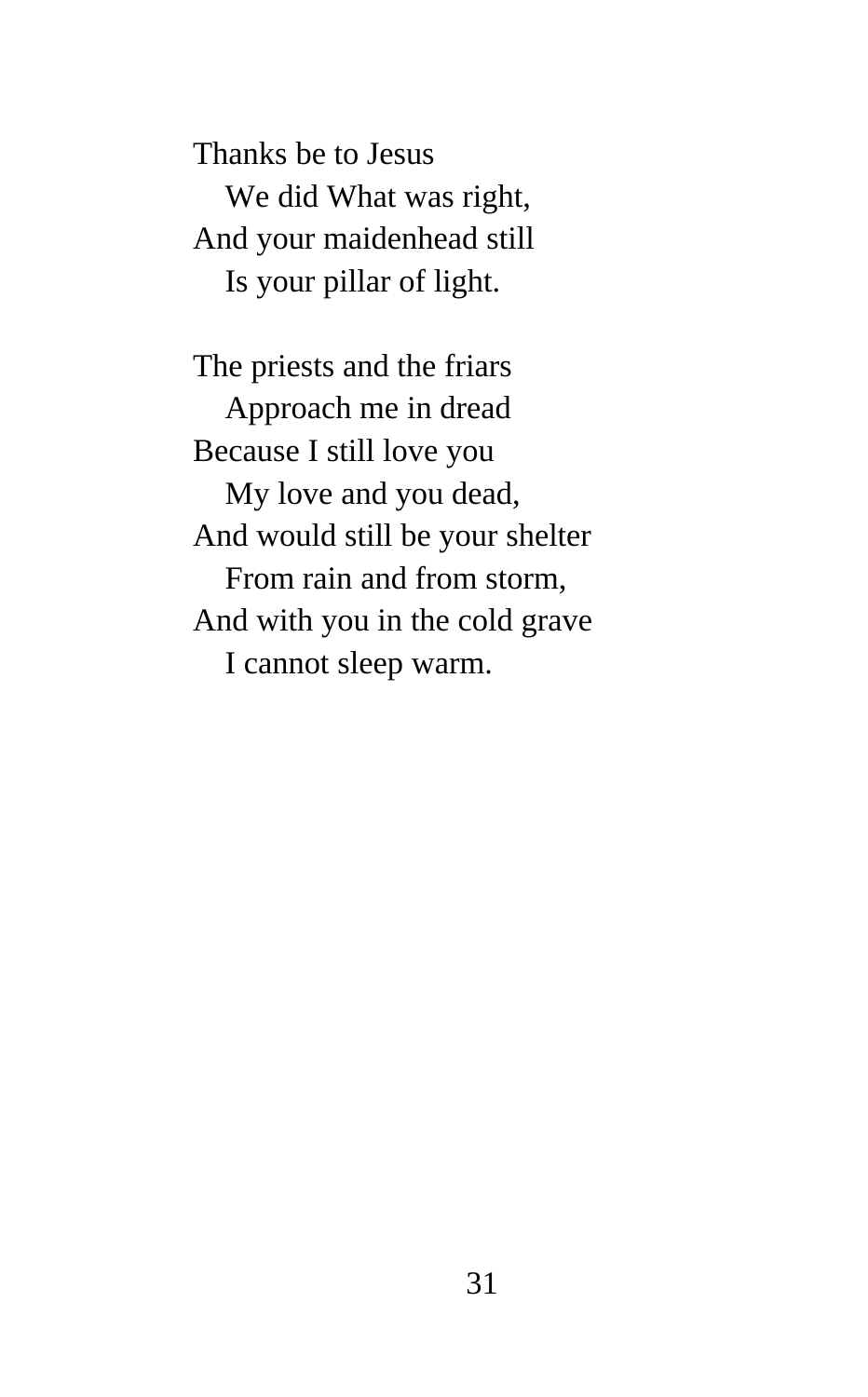### **The Nun of Beare**

#### **I**

Wealth is all you ask today; Women do not touch your heart; But When I was young and gay Men and women played their part.

Well beloved were the men Who to you their place have lost; Though they gave so much to love Of their gifts they did not boast.

While today you ask for all And get little in return, And in boastfulness recall The small gifts that love would spurn.

#### **II**

I, the old woman of Beare, Who wore dresses ever-new Have so lost the shape I wore Even an old one will not do. And my hands as you can see Are but bony wasted things,

Hands that once would grasp the hand

Clasp the royal neck of kings.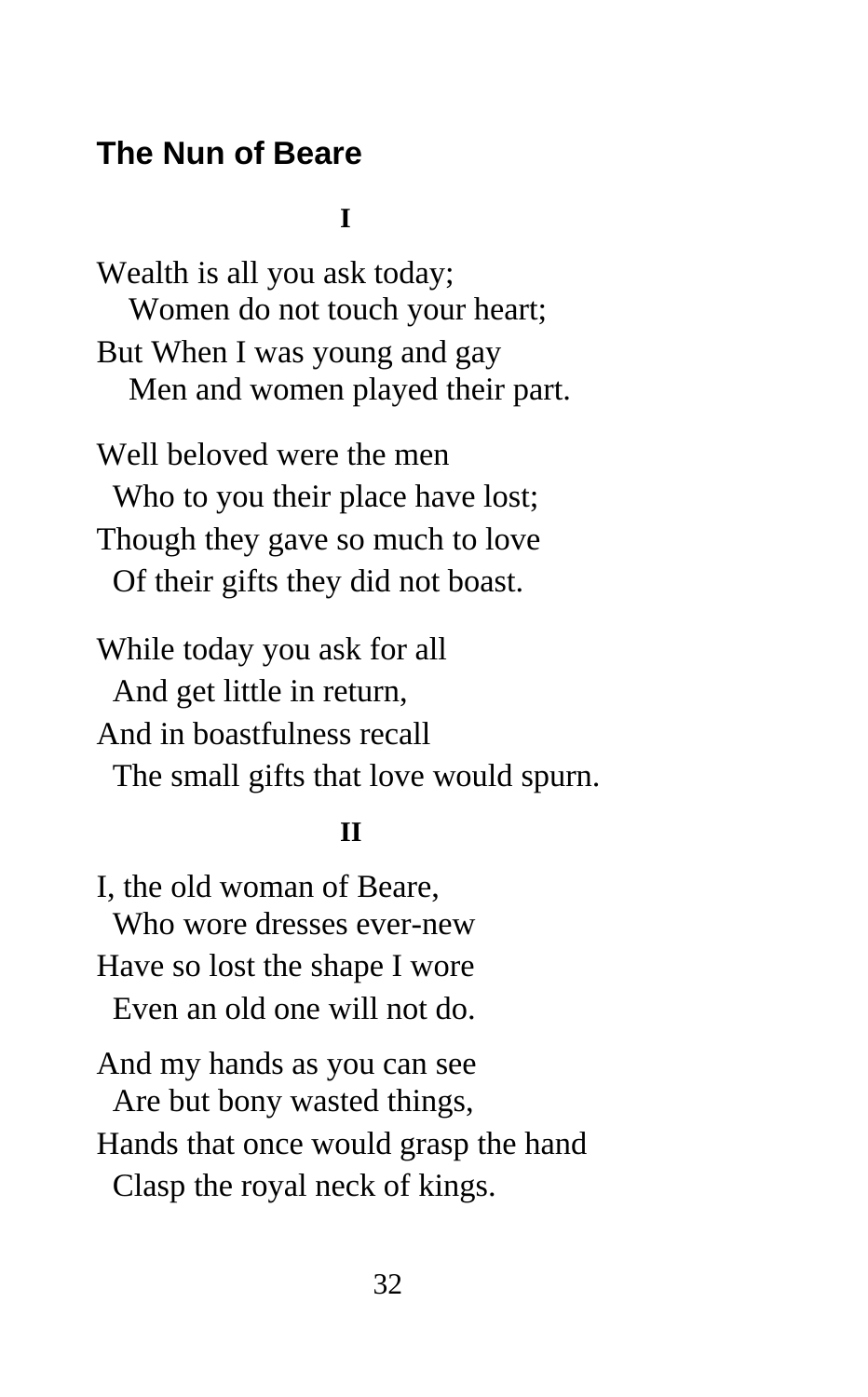Oh, my hands as you have seen Are so bony and so thin That a boy might start in dread Feeling them about his head.

My right eye has lost its light, Auctioned with my lost estate, And the other too has gone— Bankruptcy must be my fate.

Ale is poured but not for me, For my wedding no sheep dies; Since my hair is all but grey This poor veil is no surprise.

Though I care

Nothing for what binds my hair,

 I had headgear bright enough When the kings for love went bare.

Long ago the foaming steed And the chariot with its speed Were the gifts the kings bestowed— May they get as much from God!

I who had my day with kings And drank deep of mead and wine Drink whey-water with old hags Sitting in their rags and pine.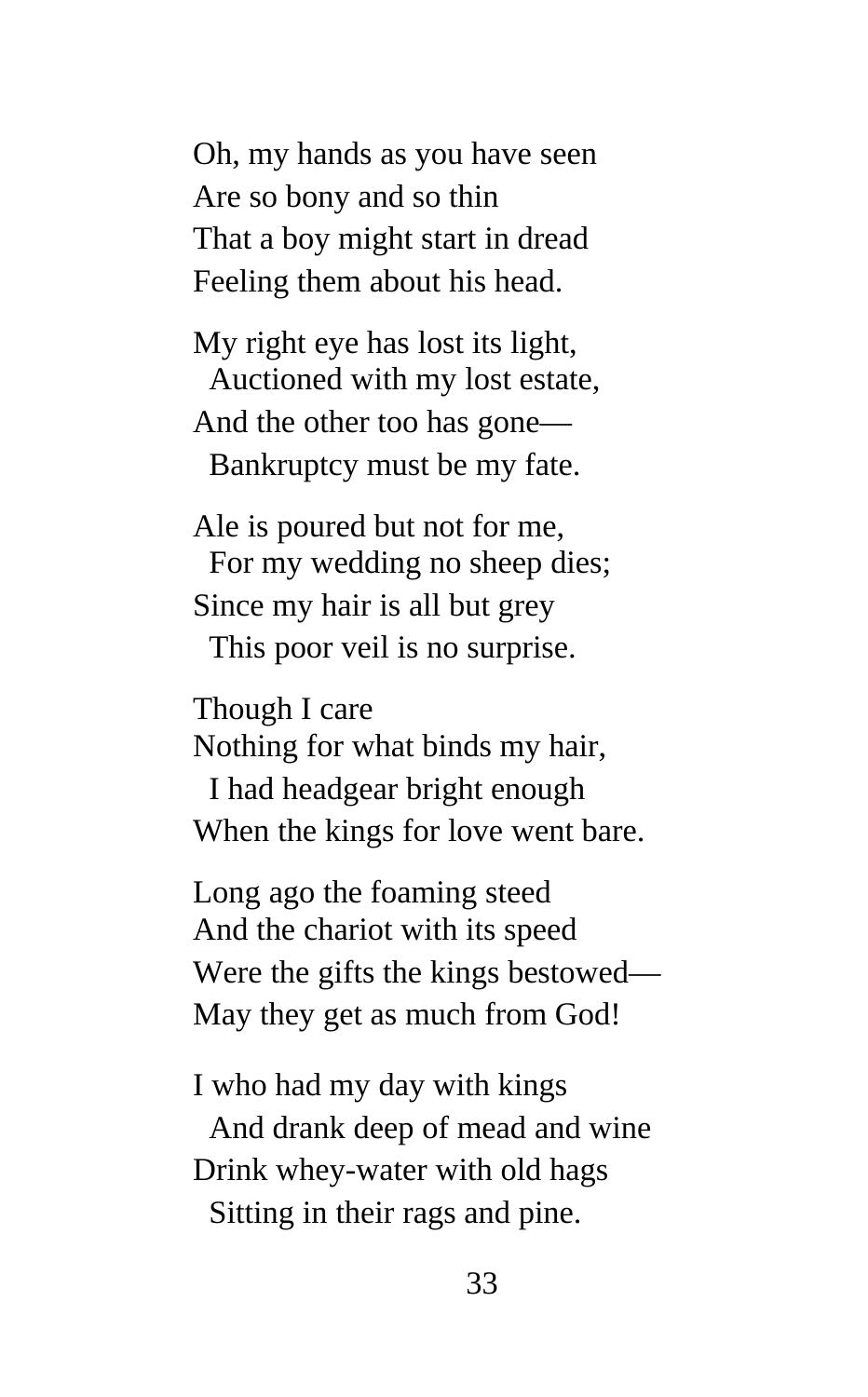### *Cummine*

May my cups be cups of whey, May thy will be done, I pray, And the prayer, O living God Quells the madness in my blood.

### *Nun*

But I must rage Who wear the shaggy cloak of age, My body stuck with threads of grey Like an old tree that rots away.

### *Cummine*

Yet my King throws a different cloak In springtime over hill and glen, The heavenly fuller who can tread The earth till all is smooth again.

### *Nun*

I scorn all aged things but one, Femuin and its shining plain; While I wither here alone

Femuin's ways are gold again.

Femuin, Bregon, sacring stone, Sacring stone and Ronan's Throne,

 Storms have sacked them but their cheeks Are not withered like my own.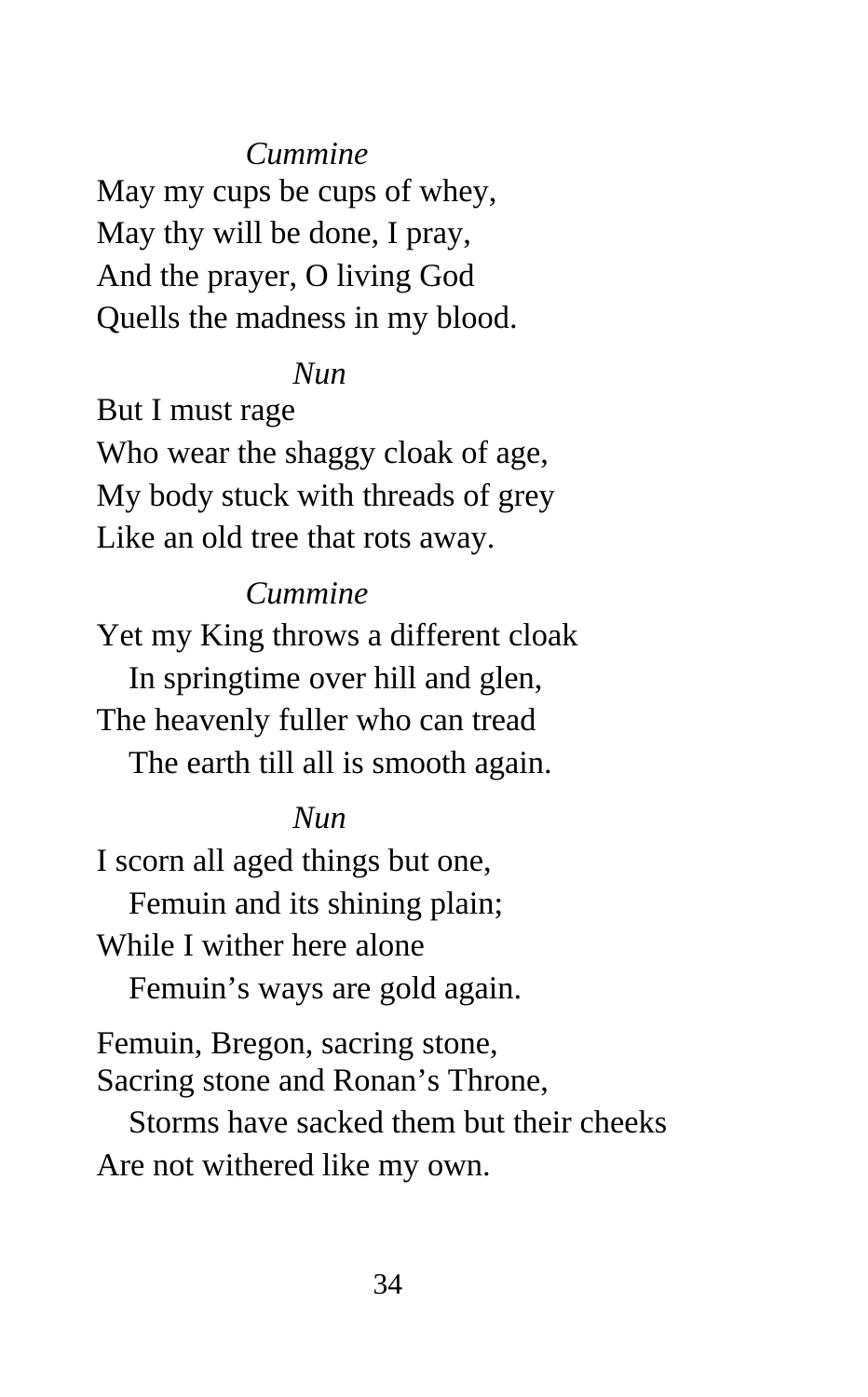Girls are gay When the year draws on to May, But for me, so poor am I, Sun will never light the day.

Summer sun and autumn sun These I knew and they are gone, And the winter time of men Comes and they come not again.

Madly did I spend my prime— What is there to cause me rage?— If in prayer I had passed the time Should I not wear the cloak of age?

### *Cummine*

Where are they? Ah, well you know To and fro they row and row; Like the reeds on Alma's Ford They sleep cold who slept not so.

### *Nun*

'Tis many a day Since I sailed upon youth's bay;

 Year on year has scored my flesh Since my fresh sweet strength went grey.

Many a day I have been as cold as they:

Even in the sun I wear my shawl;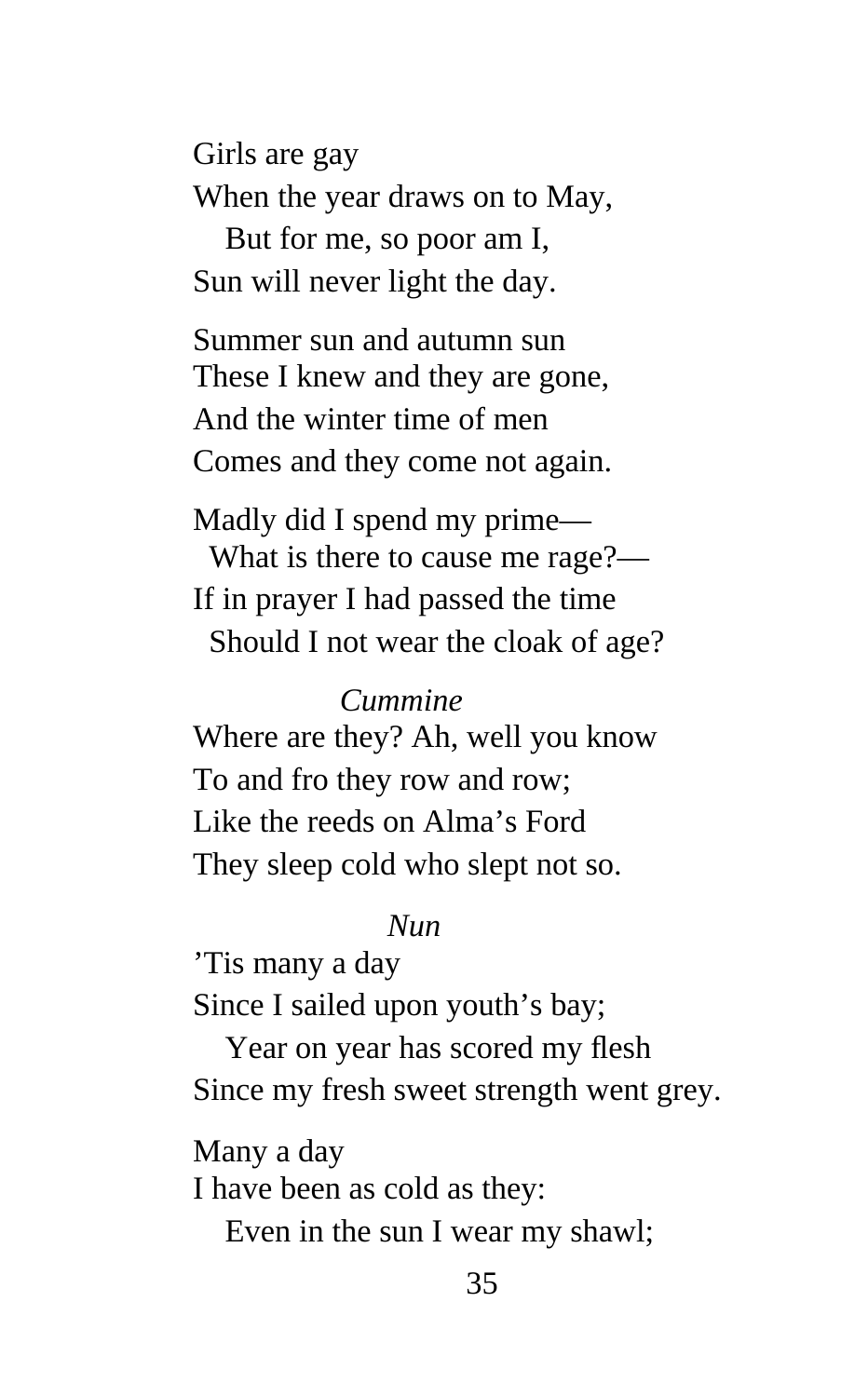Age has put me too away.

My body bows as though alone It sought to give the earth its own;

 Let God's Son when he deems it due Come to me to recall his loan.

Why should God's Son not come my way And spend the night beneath my roof? Whoever else I turned away When did I hold a man aloof?

I too am cold, but let it be! All great beauties know despair; The glittering ones they sleep with pass And leave them to the dark and prayer.

### **III**

Ebbtide is all my grief; Bitter age has sucked my blood; But though I get no relief Merrily returns its flood.

Happy island of the main To you the tide returns again, But to me it comes no more Over the blank deserted shore.

Floodtide!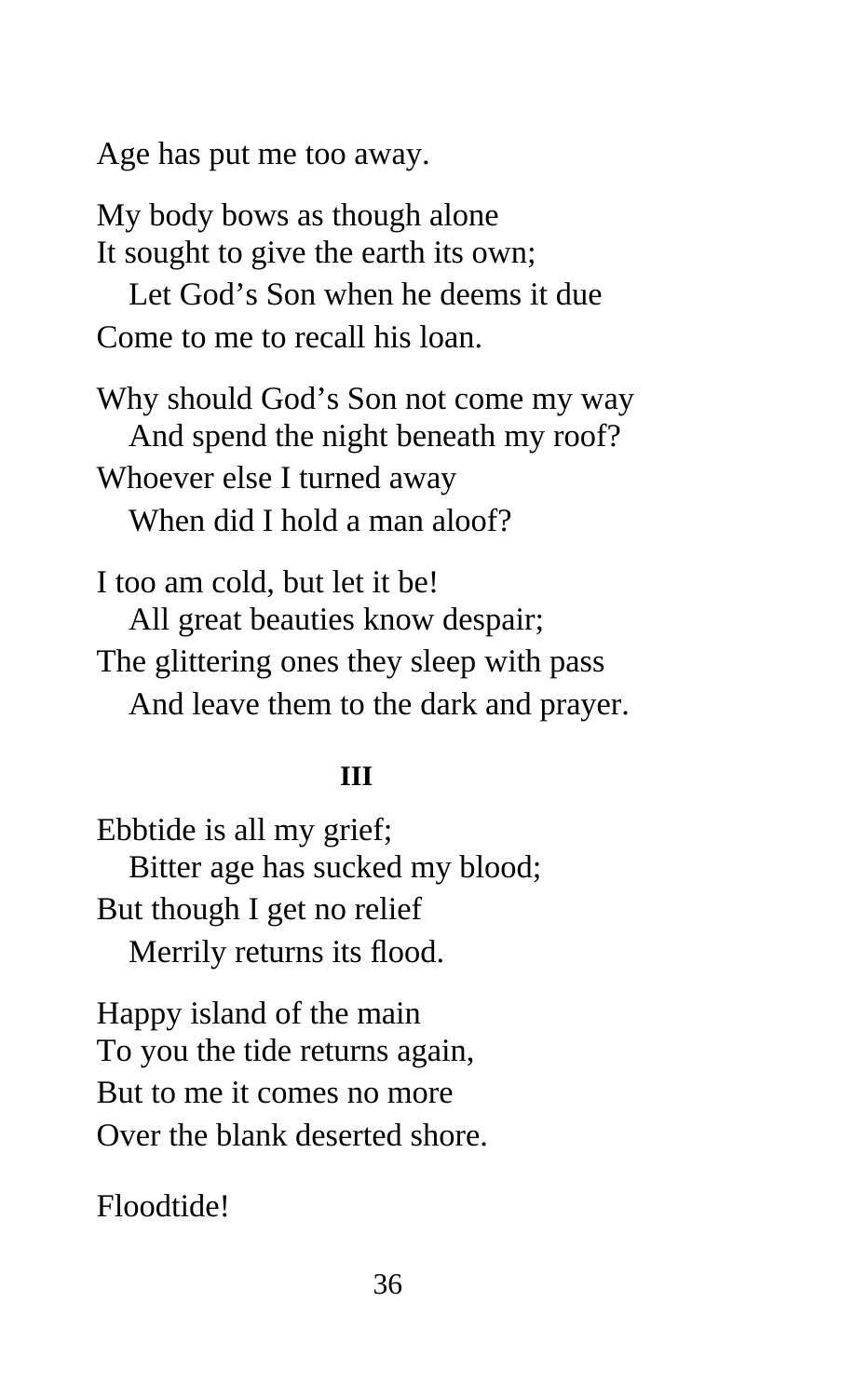Flood or ebb upon the strand, What the floodtide brings to you Ebbtide carries from my hand.

Floodtide!

 And the ebb with hurrying fall; I have seen many, ebb and flow,

 Ay, and now I know them all. Floodtide

 Cannot reach me where I call; None in darkness seeks my side;

Cold the hand that lies on all.

Seeing, I can scarcely say —'This is such a place'; today What was water far and wide Changes with the ebbing tide.

### **IV**

Woe to all

 Those who perish in their pride! Who have scarcely seen their flood

Ere they see their ebbing tide.

My flood

 Spared the gift that might have died Until Jesus bought it back

When I was weary at ebbtide.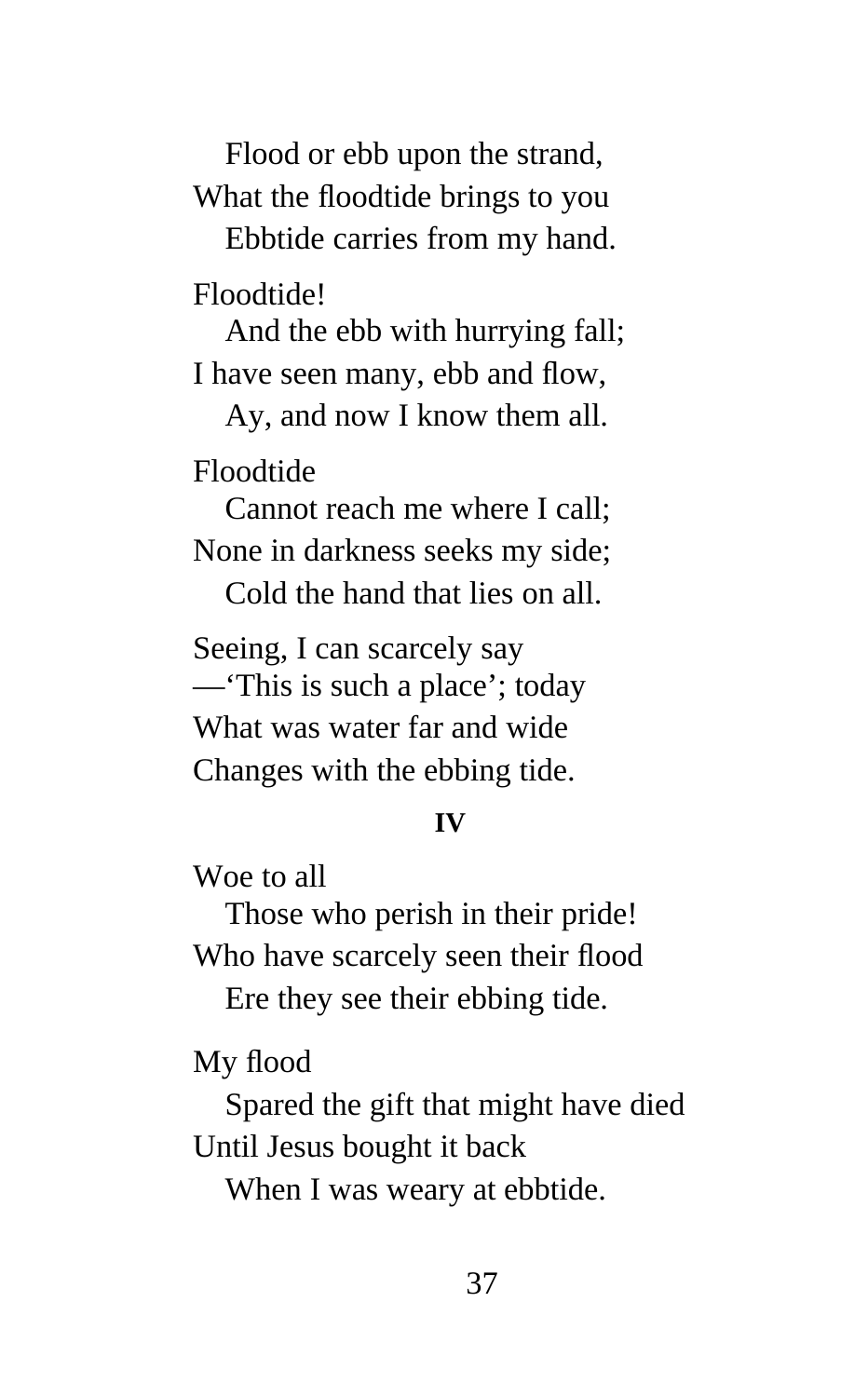# **Colum Cille**

Would to God, O Son of Mary, Sailing, rowing, I could cross the sea to Ireland, Homeward going!

Up Lough Foyle, beneath Benvenagh Into Derry, Where at evening the swan's call would

Make me merry.

Were my ship but anchored, flouting The waves' beating, All the seagulls would come shouting Their shrill greeting.

Happy is the son of Deema In his dwelling; He can hear there, west from Durrow, Music swelling.

Hear the murmur of the elmtree Branches sighing, And the clapping wings of startled Blackbirds crying.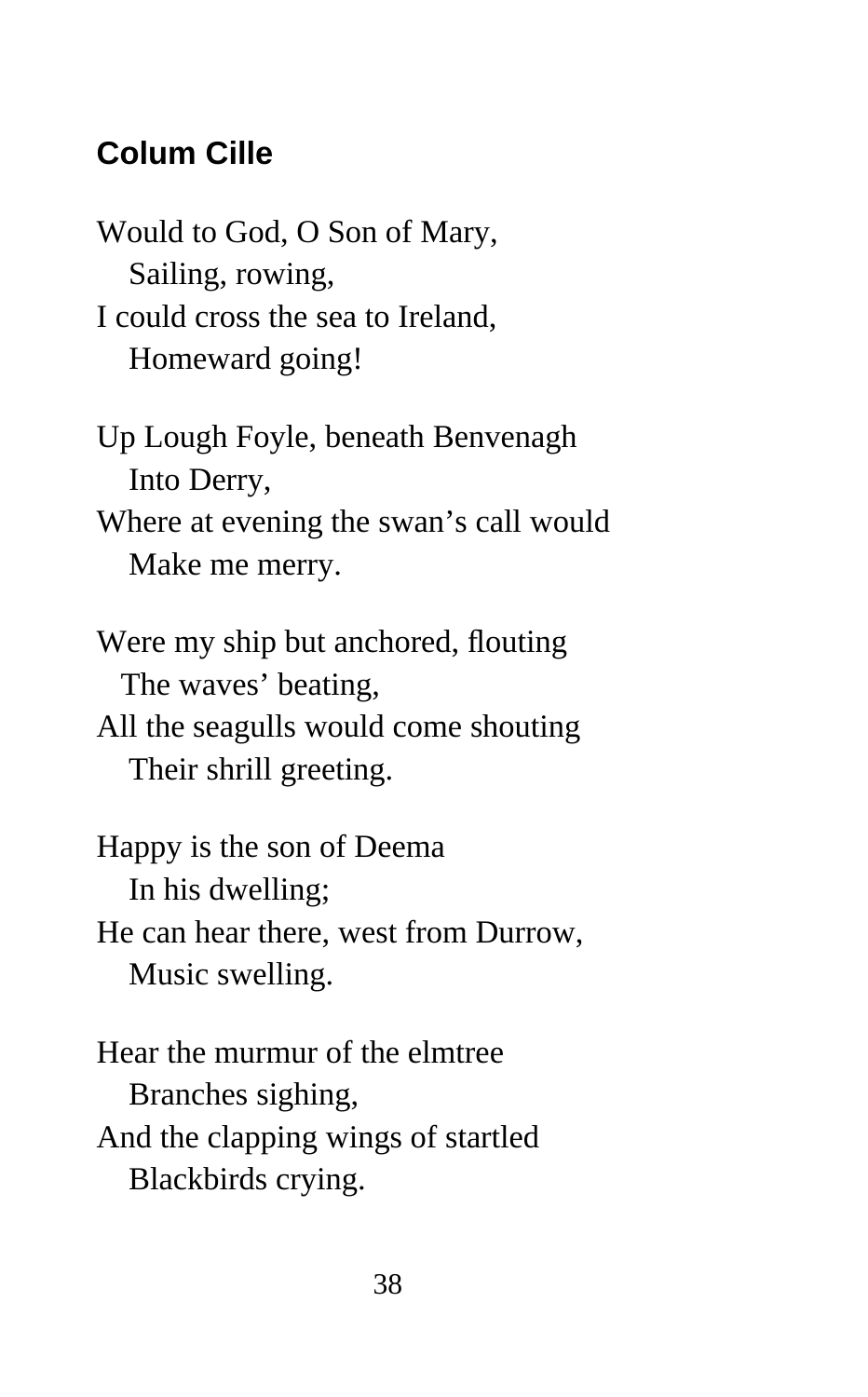Stags about Ros Grencha belling From some clearing, And the cuckoo in the woods at Summer's nearing.

Would to God I had fled the battle Nor been banished! There the three things I most cherished Ever vanished.

Three things dearest under Heaven To my sorrow I have forfeited, Teerleedy, Derry, Durrow.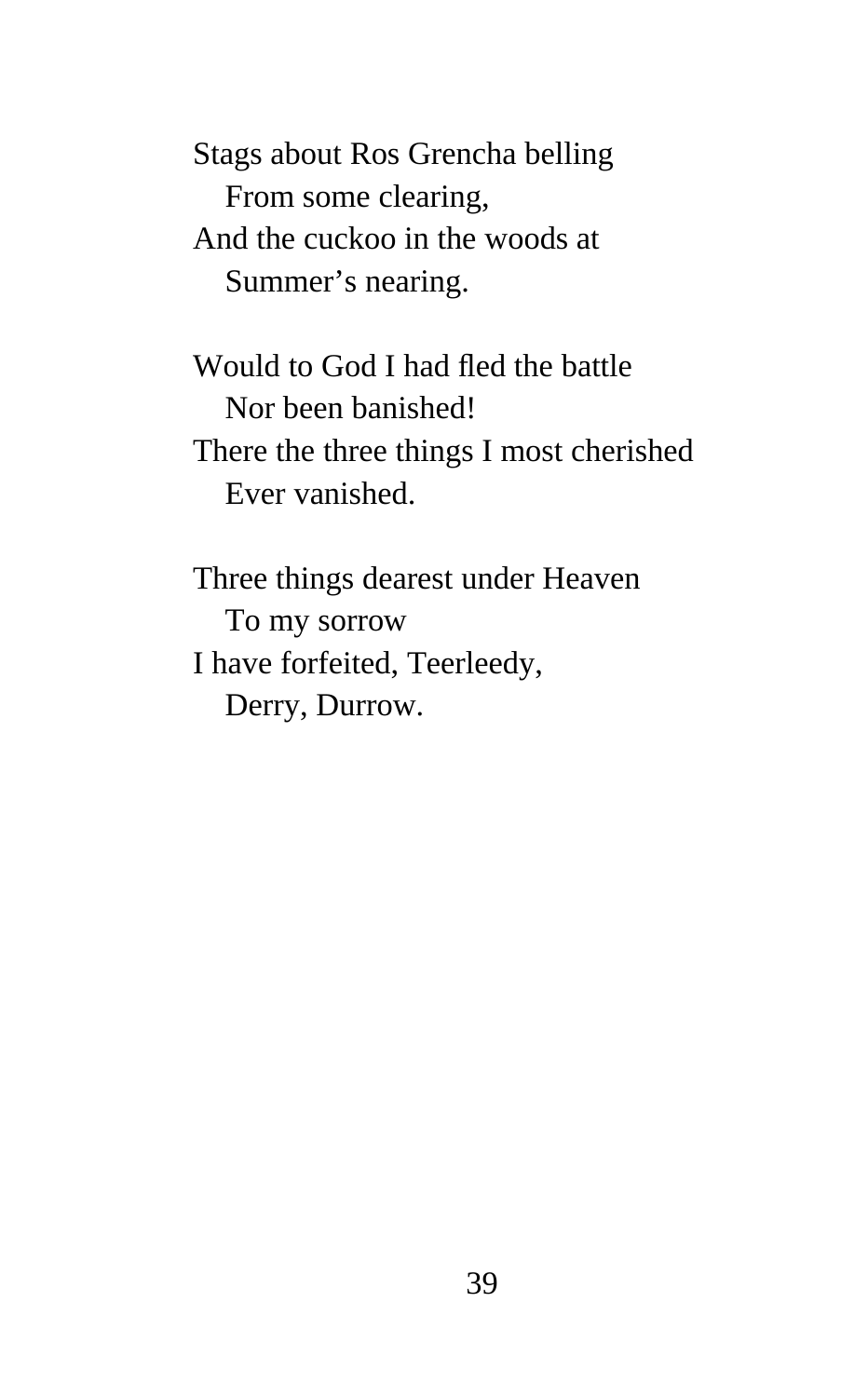### **Tears**

Grant me, gracious God, To allay my fears While I walk this world, Wave on wave of tears.

A vessel full of tears Give me for my own That my perilous path I may tread alone.

Gentle Christ, my grief That my cheeks do not flow With the floods you gave To Magdalen long ago!

My grief that from my breast Reaching every part Pours no waterfall To freshen limbs and heart!

For each wise old man Who sought pain and loss In your kingdom's quest, For your shameful cross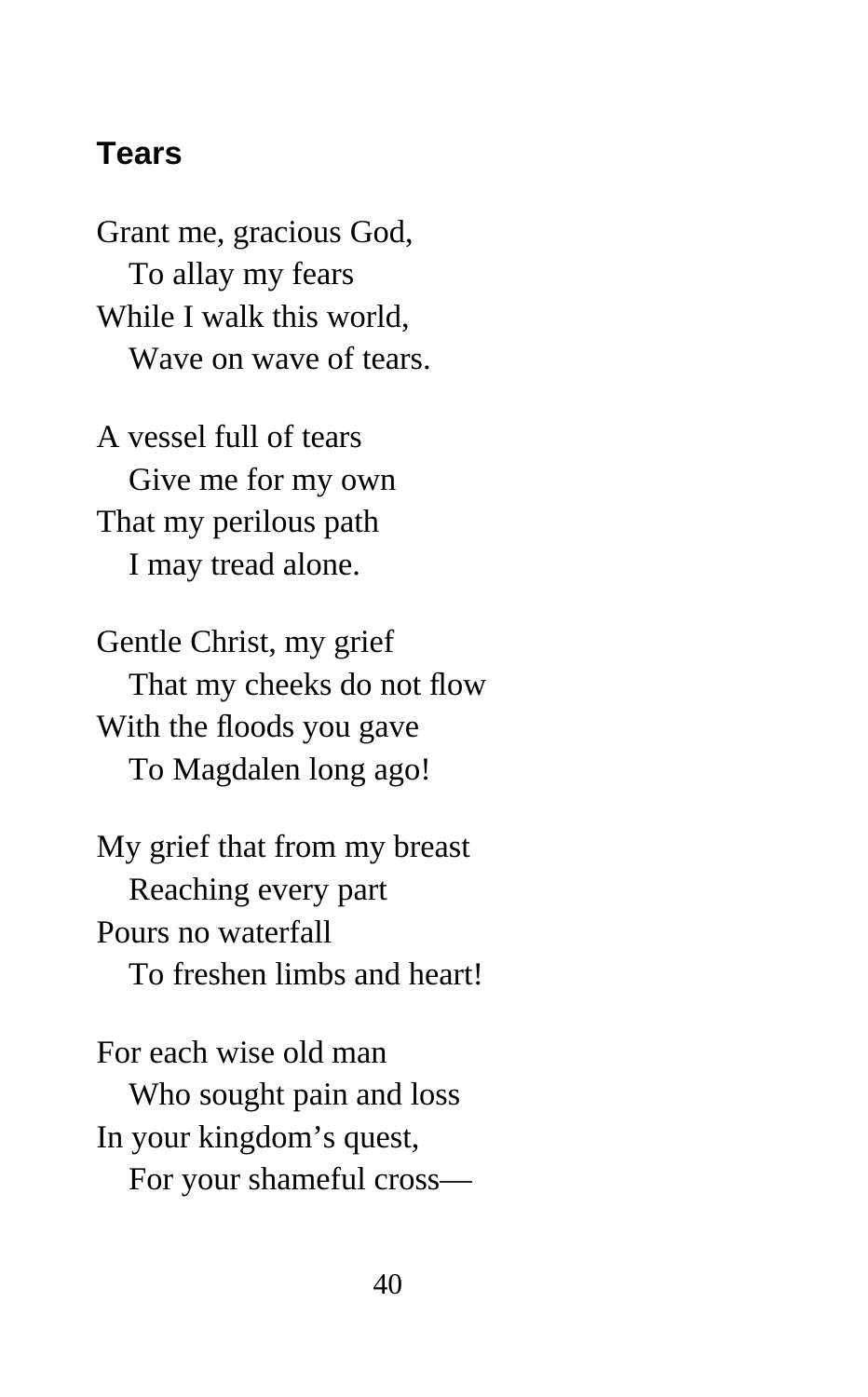For all sinners here Who their tears renew, My sins, O my God, Let me weep them too.

For your goodness' sake, For your kingly state, Grant me a well of tears Ere it be too late.

Let my heart drip tears As your heart dripped blood— Who can give me tears Only you, my God?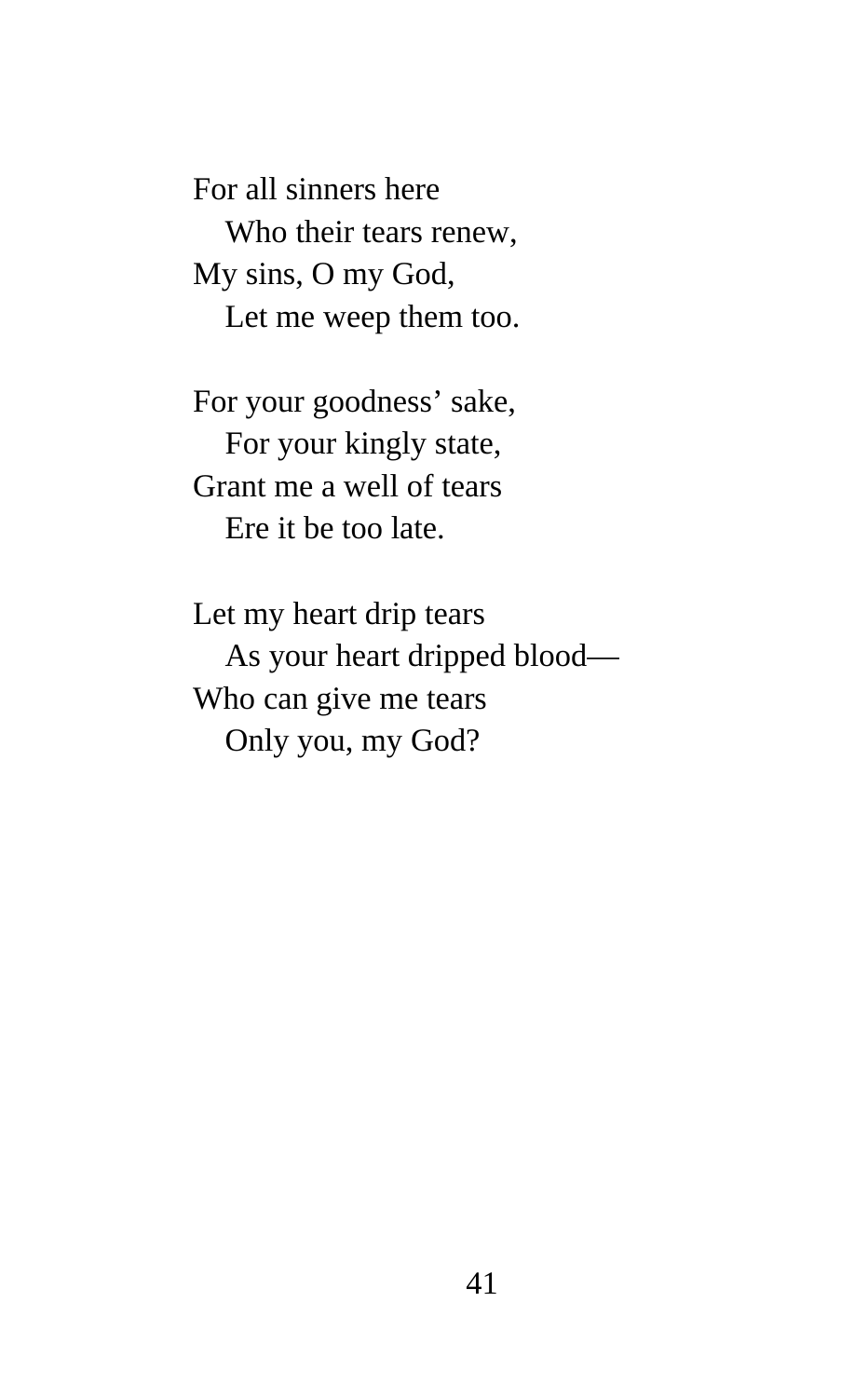### **Eve**

I am the wife of Adam, Eve; For my transgression Jesus died; I stole Heaven from those I leave; 'Tis me they should have crucified.

Dreadful was the choice I made, I who was once a mighty queen; Dreadful, too, the price I paid— Woe, my hand is still unclean!

I plucked the apple from the spray Because of greed I could not rule; Even until their final day Women still will play the fool.

Ice would not be anywhere, Wild white winter would not be; There would be no hell, no fear And no sorrow but for me.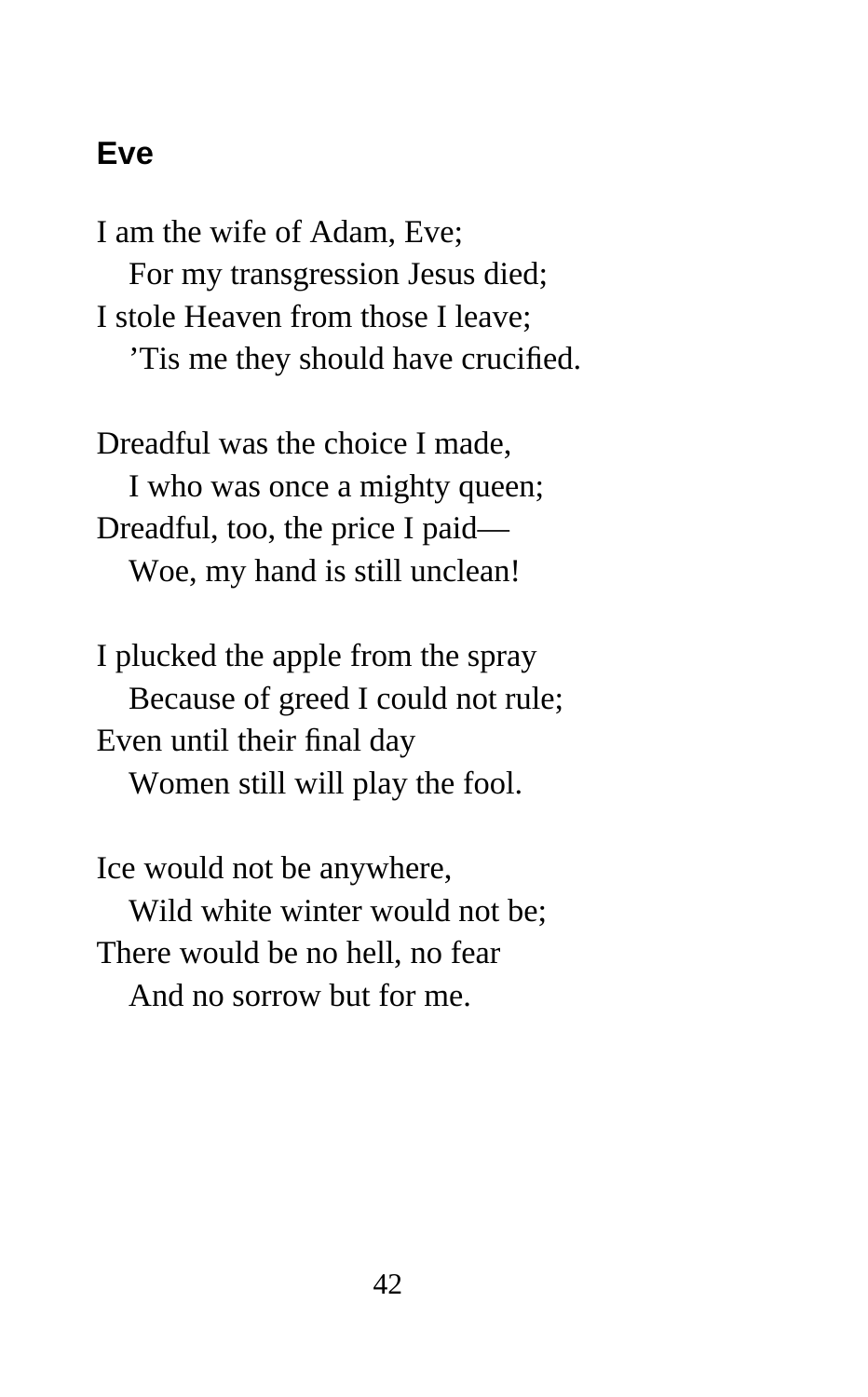# **Praise**

Raise your voice in praise, O people! Praise the Lord God everywhere Since the little birds must praise Him— They who have no soul but air.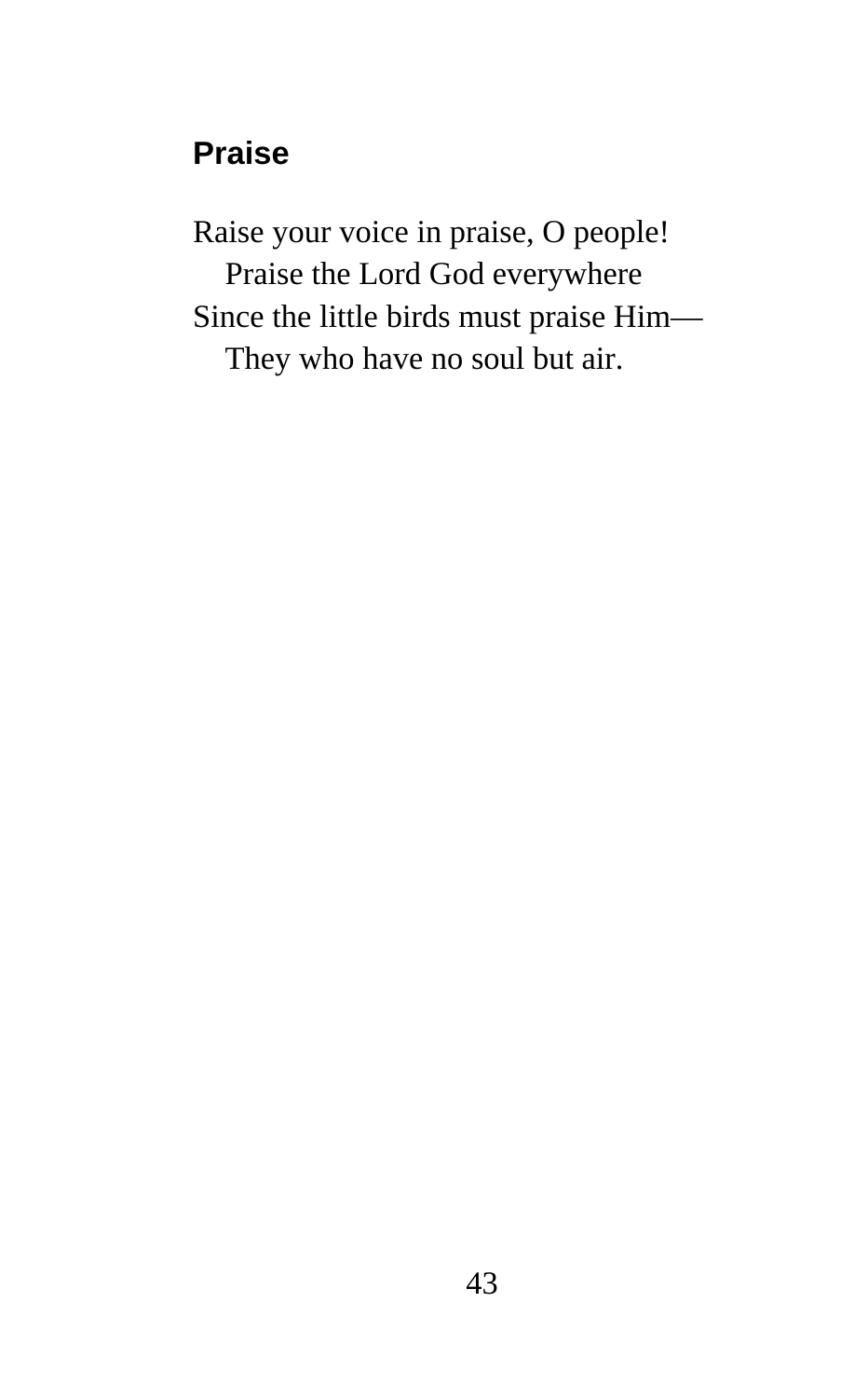# **The Protecting Tree**

*A.D. 621*

The thunderous shining waves have spanned The ocean and the solid land, And Conaing too, for all his skill, Swamped in his wicker coracle.

At Conaing in his little boat The woman throws her hair of foam, And then she turns away to gloat Upon the tree that guards his home.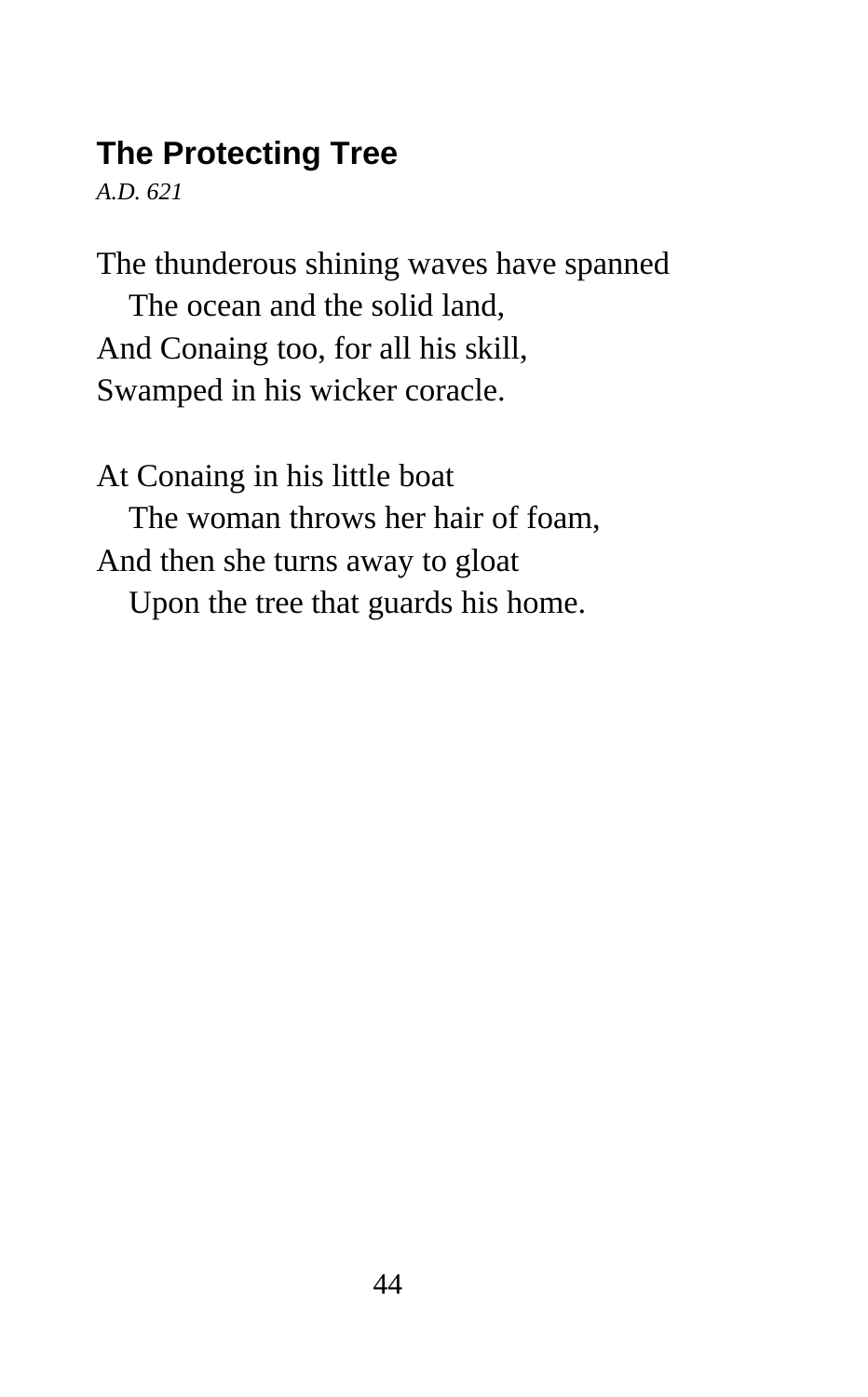### **The Last Victory**

*Maelshechnaill II, 1022*

Thirty swift days To the end of his story From that night at Athboy And his final red glory.